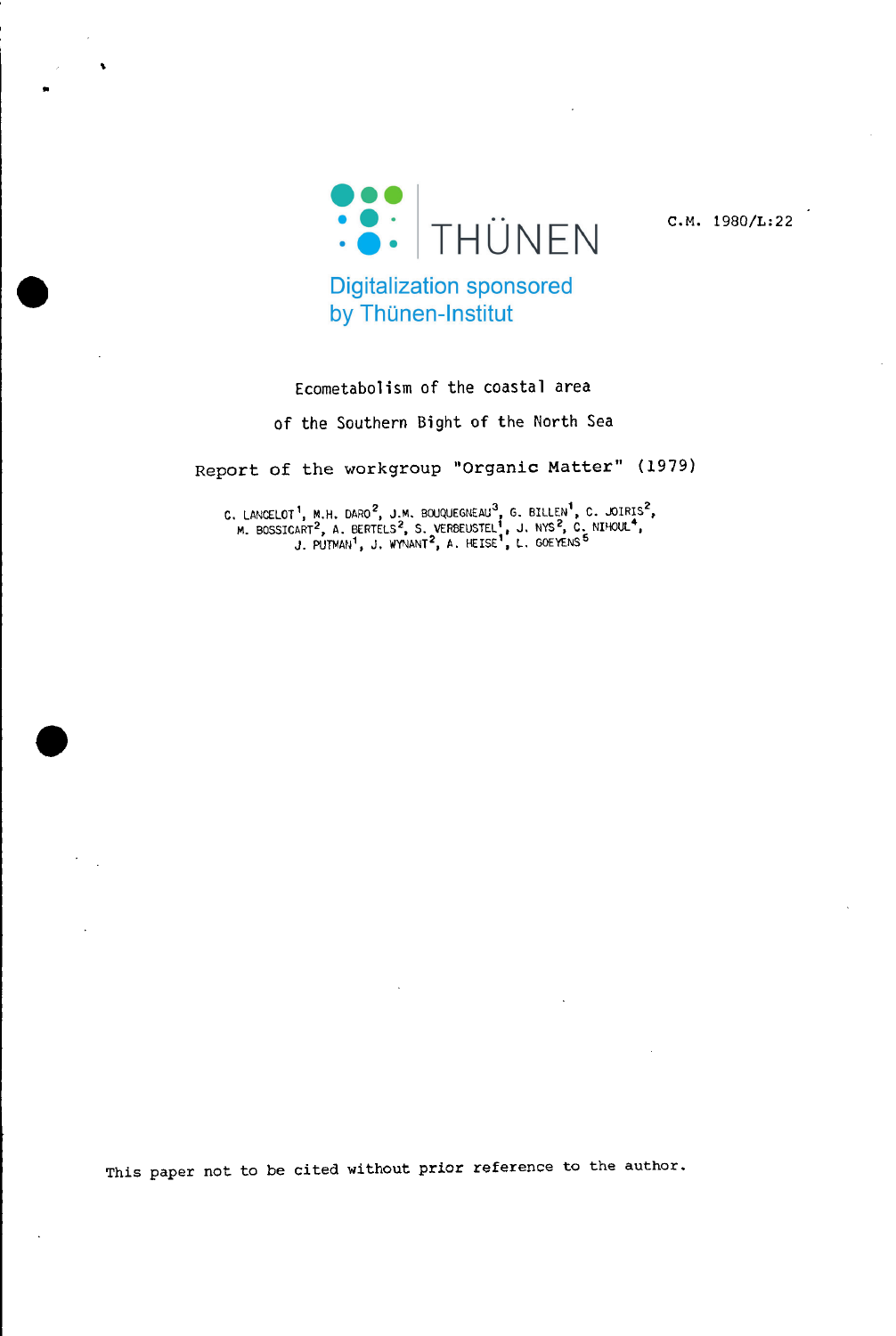# Ecometabolism of the coastal area

### of the'Southern Bight of the North Sea

# Report of the workgroup "Organic Matter" (1979)

C. LANCELOT<sup>1</sup>, M.H. DARO<sup>2</sup>, J.M. BOUQUEGNEAU<sup>3</sup>, G. BILLEN<sup>1</sup>, C. JOIRIS<sup>2</sup>,<br>M. BOSSICART<sup>2</sup>, A. BERTELS<sup>2</sup>, S. VERBEUSTEL<sup>1</sup>, J. NYS<sup>2</sup>, C. NIHOUL<sup>4</sup>,<br>J. PUTMAN<sup>1</sup>, J. WYNANT<sup>2</sup>, A. HEISE<sup>1</sup>, L. GOEYENS<sup>5</sup>

## Introduction

The study of the ecometabolism of any biotope requires

i) firstly, the identification of the main biological activities taking part in production and consumption of the organic matter and the stocks in-<br>volved.

*ii)* secondly, the study of the main regulating mechanisms inducing <sup>a</sup> well balanced dynamic system.

The first point has already been developed in the coastal area of the Southern Bight of the North Sea (Billen *et al.,* 1976; Joiris *et al.,* 1979). However, as mentioned by these authors, some specific problems remained to be solved, and the "Organic Matter" workgroup has tried to do so by applying more refined methods for a better identification of the main biological activities and a proper understanding of the factors regulating the intensity of these activities.

<sup>1.</sup> Laboratoire d'Océanographie, Université libre de Bruxelles.

**<sup>2.</sup> laboratorium voor Ekologie an Systematiek, Vrije Universiteit Brussel.**

**<sup>3.</sup> Laboratoire d'Oceanologie, Universite da Liege.**

**<sup>4.</sup> Beheerseenheid van het mathematisch model van Noordzee an ScheIde estuarium.**

**<sup>5.</sup> Laboratorium vaor Analytiscl1e Scheikunde, Vrije Universiteit BrusseL**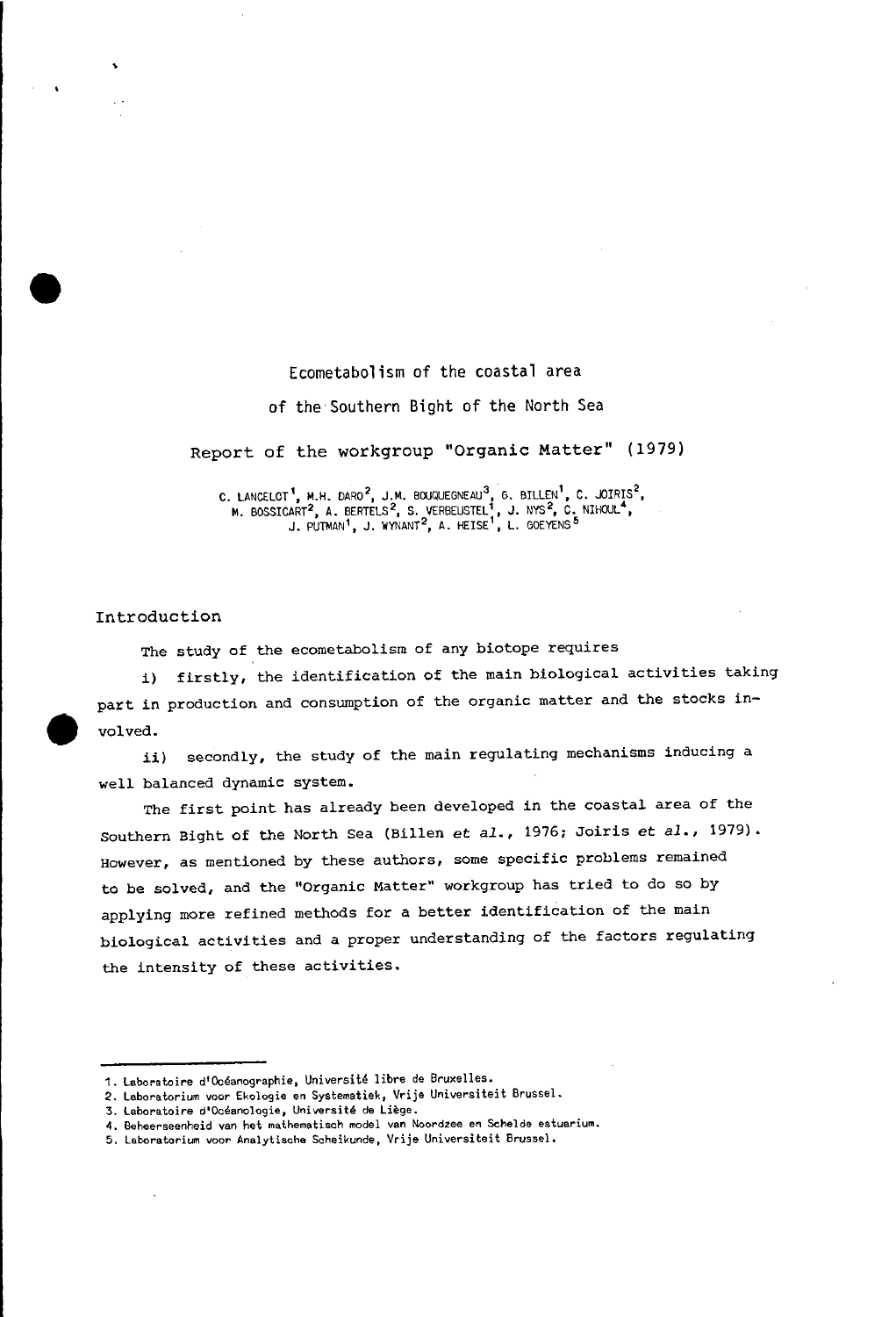One important problem lies in the observation of a significant imbalance between the amount of organic matter produced by phytoplankton (main source of organic matter in area under study) and the amount of organic matter consumed, so that heterotrophie eonsumption was three times as high as produetion. Inthe absence of important exogeneous imports of organic matter, this had to be attributable to inadequate measures of phytoplankton gross produetion (underestimated ?) and/or heterotrophie consumption (overestimated ?). New methodologies were thus developed (Joiris et *al., 1979)* to obtain better measurements of all the fluxes involved in the gross phytoplankton produetion on the one hand and heterotrophie consumption on the other hand. The former ineludes phytoplankton particulate and dissolved production and phytoplankton respiration, the Other, sensu *stricto* heterotrophie aetivity and phytoplankton respiration. Only this last parameter has not yet been measured. However new results lead to the hypothesis that phytoplankton respiration was more important than anticipated (Joiris *et al.,* 1979). A method for measuring phytoplankton respiration had to be developed in order to verify this assumption.

**•** 

Another important problem arising from the eonstruetion of the carbon budget concerned the recycling of the organic matter produced by phytoplankton.ln contrast with the situation in the Northern Atlantie waters, where the recycling of phytoplankton production is classically accomplished by zooplankton (Daro, 1979), the recycling in the coastal area of the Southern North Sea presents the particularity of being accomplished almost exclusively by bacteria. The study of some regulatory mechanisms acting at sites of branching of the trophic web, decisive in the overall phytoplankton - zooplankton - bacteria - bifurcation was undertaken in order to understand this particular structure of the trophic web.

This work presents the last developments in the identification of the prevailing paths in the circulation of the organic carbon in the coastal area of the Southern Bight of the North Sea. An important part of this work will however be devoted to the description of some mechanisms of regulation, particularly important for the fate of the organic carbon. produced by phytoplankton. This last point has needed larger ranges of eoncentrations and biological aetivities. Therefore, two other biotopes charaeteristic of the Southern Bight of the North Sea were sampled. A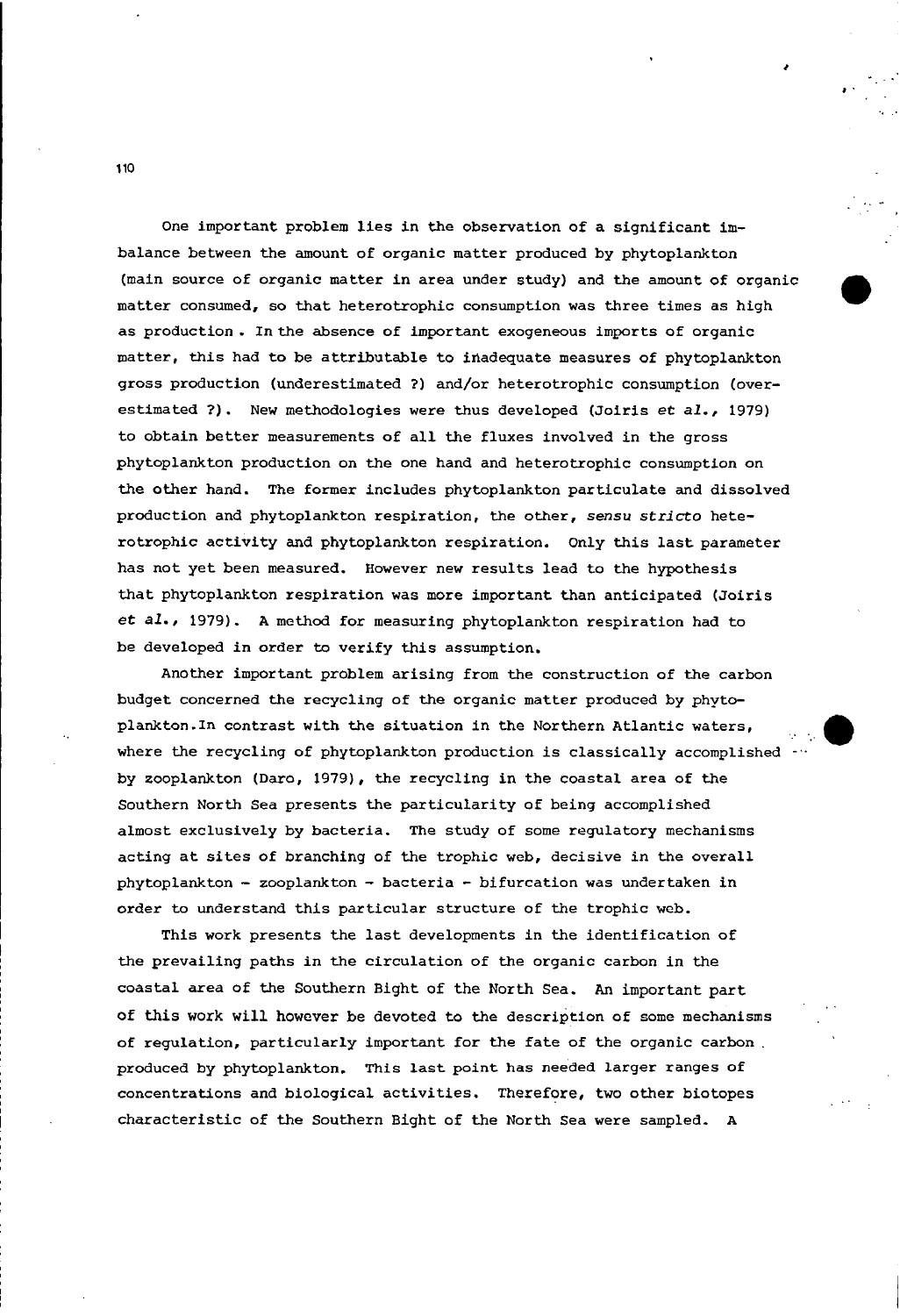richer one (station 'Hansweert' in the eutrophied Scheldt estuary) and a poorer one (station 'Calais' in the Channel). The position of the three sampled stations is indicated on fig. 1.



fig. 1. **Position of ihe sampling station visited**

It must be still added that some other important results, more particularly concerned with the physiology and biochemistry of the plankton communities (phytoplankton, bacteria, zooplankton) were obtained during the cruises. Not directly useful for this work, they were discussed in separated papers (Billen et *al.,* 1980; Bossicart, 1980; Daro, 1980; Lancelot et *al.,* 1980).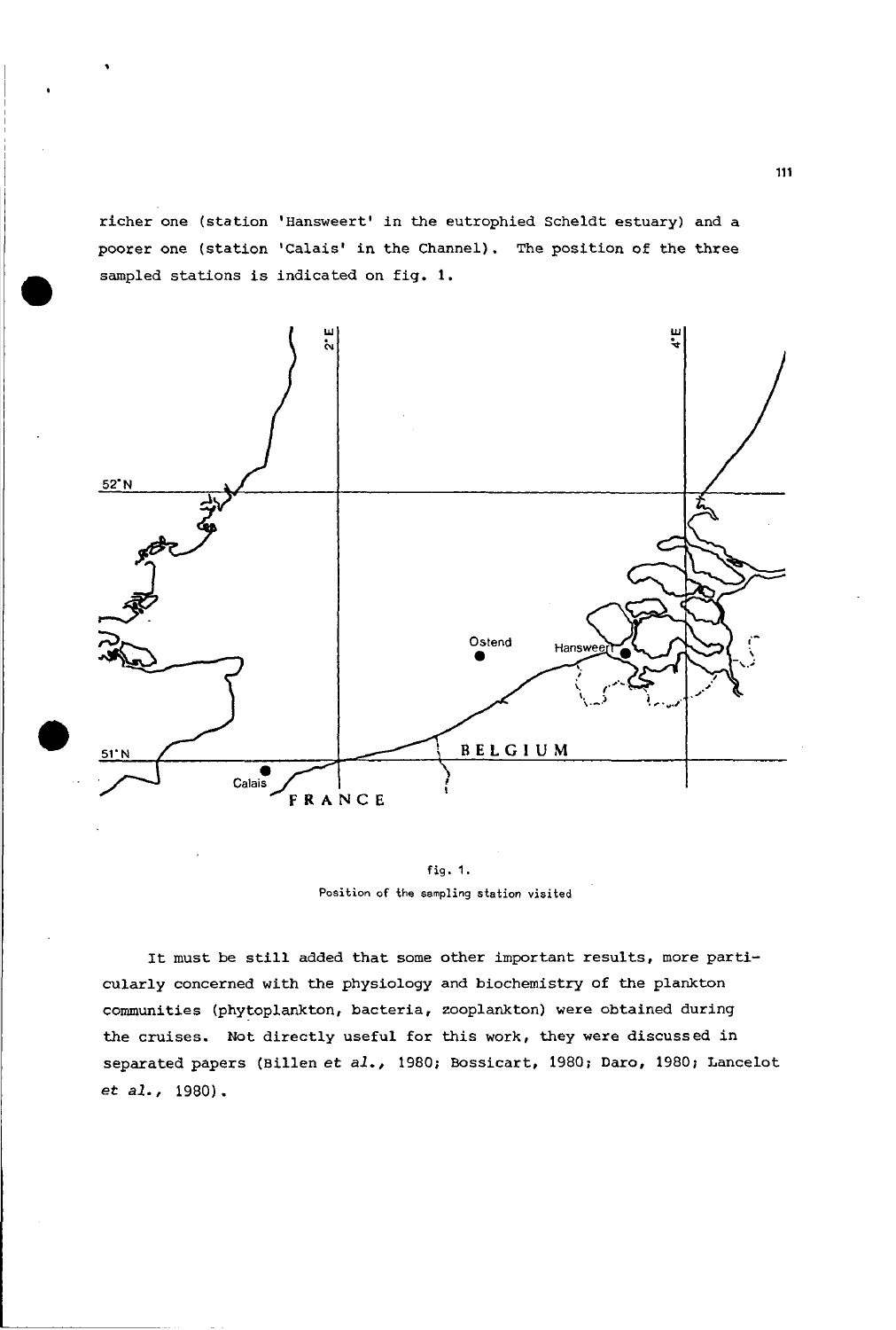### Methods

The experimental part of this work was done on board of the *R. V. Mechelen* (coordinator : H. Picard).

Seawater was sampled at noon, at <sup>a</sup> depth of 3 m usinq Niskin's bottles. All the biologieal aetivities and stocks were measured on the same sample of seawater.

•

In addition to classical measurements of gross biologieal activities, new teehnieal methods were developed to obtain a better understandinq of the biological mechanisms. This was attempted by specifying the nature of the bioloqical activities and the stocks involved. Two kinds of specifieation were studied, on basis of biochemical speciation and molecular weiqht fraetionation, respectively.

# 1.- NET PHYTOPLANKTON PRODUCTION

Particulate and dissolved phytoplankton produetion were measured by the classical <sup>14</sup>C method of steeman - Nielsen (1952).

However qross dissolved phytoplankton productions were measured kinetically in order to eliminate the negative effect of baeteria that can use some excreted products very fast (Nalewajko *et al.,* 1975; Lancelot, 1980).

Biochemical speciation of particulate primary produetion in proteins, earbohydrates and lipids was achieved through chemieal fractionation of the radioactivity incorporated during incubation with  $H^{14}CO<sub>3</sub>$  after isotopic equilibrium (Morris et *al., 1974).*

On the other hand, <sup>a</sup> first step to the biochemical speciation of the dissolved primary production was aeeomplished in separatinq the total excreted into small metabolites directly usable by heterotrophs and metabolites of high molecular weight. Ultrafiltration with membrane of 500d porosity was applied on this experimental part (Lancelot, 1980, submitted).

## 2.- PHYTOPLANKTON DARK RESPIRATION

The method for measuring phytoplankton respiration was derived from the elassieal radiocarbon method of Steeman - Nielsen (1952). This flux was defined as the initial decrease of the radioactivity uniformly ineorporated in phytoplankton cells when they are put into darkness.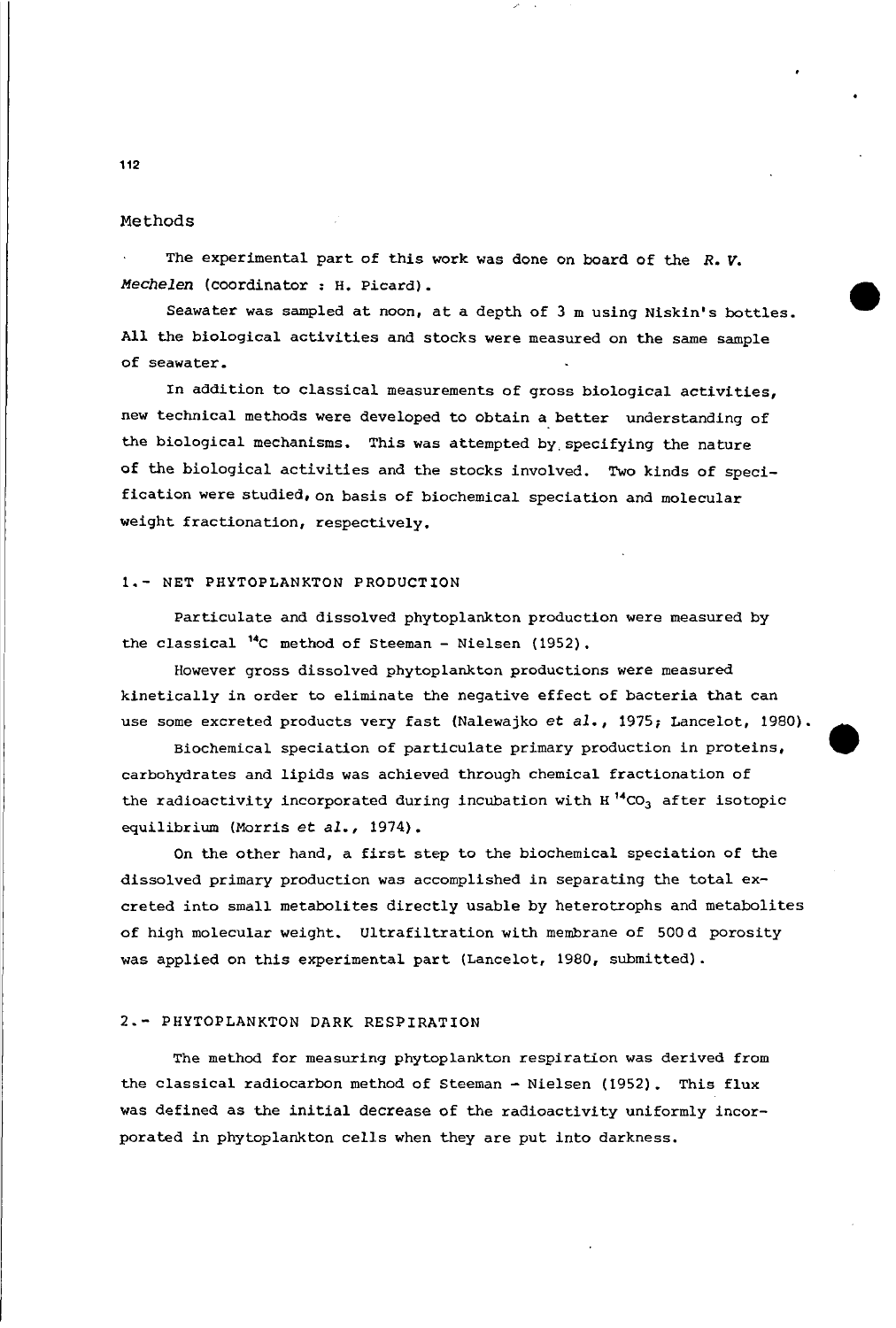Daily phytoplankton respiration was estimated assuming that the faetors that quantitatively regulate respiration and partieulate produetion are identical. This hypothesis still has to be verified.

# 3.- ZOOPLANKTON GRAZING

Grazing on living phytoplankton was determined by ineubating zooplankton with pre-labelled natural phytoplankton populations and eounting the radioactivity ingested (Daro, 1978). In addition, these experiments were done on 3 size elass of phytoplankton eells in order to deteet a possible size seleetivity of the nutrition.

Grazing on detrital partieles was estimated from the relative proportions of detritus and phytoplankton in the total partieulate organie matter. This was done statistically from biochemical determinations of the total partieulate organie matter (Laneelot-Van Beveren, 1980). Total grazing (on phytoplankton and on detritus), estimated in such way was in good agreement with the zooplankton grazing ealeulated from the population dynamic parameters determined by modelling (Bossieart and Mommaerts, 1979).

### 4.- TOTAL PLANKTONIC RESPIRATION

**•** 

Total planktonic respiration was estimated by the elassieal measurement of initial dark oxygen eonsumption (Joiris, 1977).

### *5.- ·SENSU STRICTO·* HETEROTROPHIC ACTIVITY

Dissolved organic matter -the substrate of micro heterotrophs- involves <sup>a</sup> huge diversity of moleeules about whieh little is actually known. Aeeording to Ogura (1975) and Billen *et al.* (1980), onlya few are direetly usable by heterotrophie baeteria.

This pool includes only small moleeules (DUOM). The others must be first transformed to be usable by bacteria; for this reason they were called NDUDOM (non direetly usable dissolved organic matter).

*·Sensu stricto·* heterotrophie aetivity was then defined as the rate of utilization of the small DUOM moleeules. The method for determining it consists of measuring the uptake kinetics of  $14C$  labelled organic molecules with high specific activity (Billen et *al.,* 1980).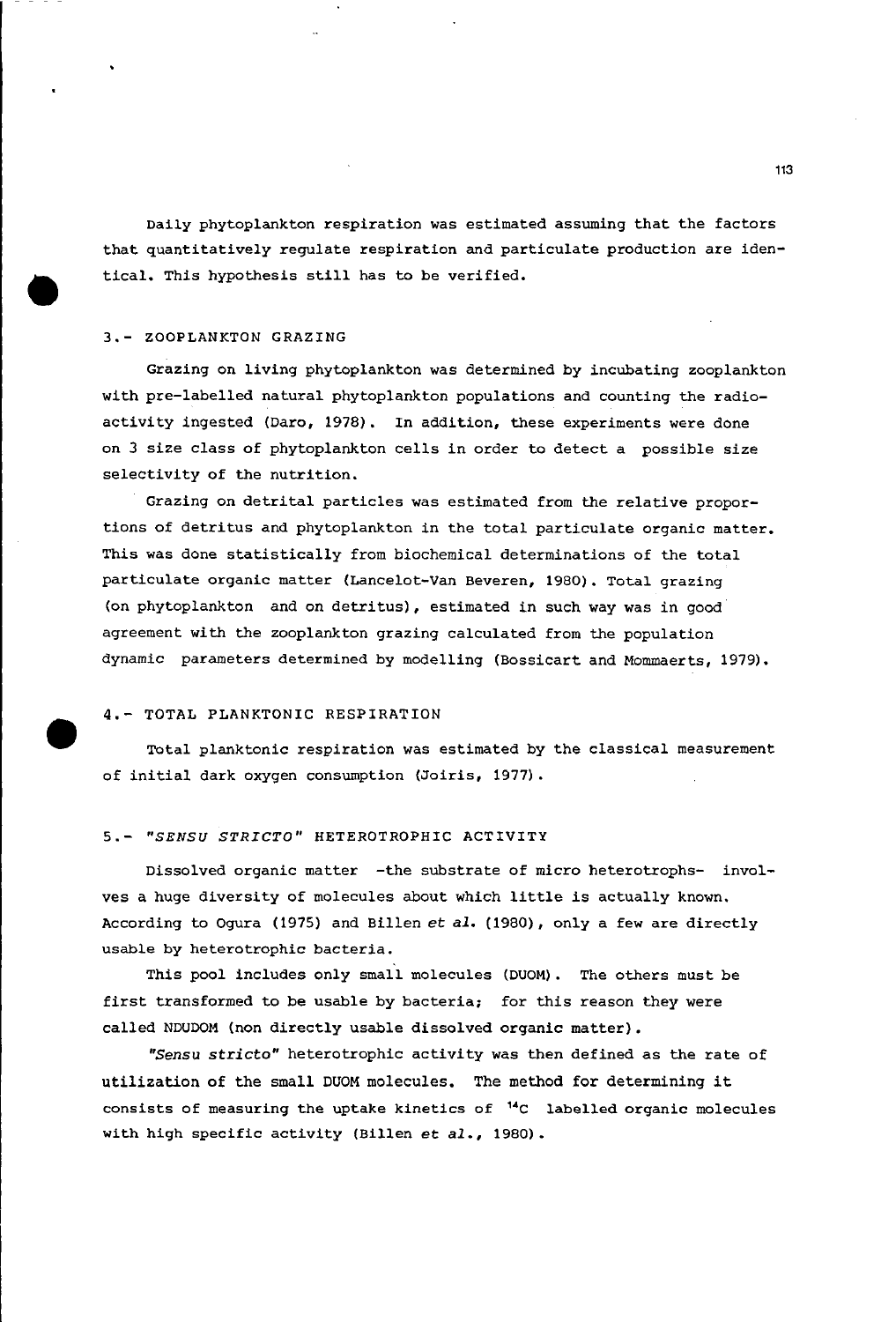Results and discussion

**1.-** GENERAL PICTURE OF THE ECOSYSTEM

Figure <sup>2</sup> shows the eireulation of organic carbon at the first trophic levels in the eoastal area of the Southern Bight of the North Sea during the spring phytoplankton bloom (March to July).



# fig. 2.

Circulation of carbon budget (mg C/m<sup>2</sup>.day) between the first<br>trophic levels at the station 'Ostend' (period March - July).

**Abbreviation :** P : phytoplankton **Z** : zooplankton **S** : sediments B **: bacteria 0 : detri tus NOUDOM : non directly usable dissolved organic matter OUOM : directly usable organic matter**

Some remarks can be made from this figure, namely:

• The direct production of DUOM by phytoplankton is not very important (14% of the net phytoplankton production).

Moreover it eontributes to on1y 17% of the total *sensu strieto* heterotrophie activity whose substrates appear to be ehiefly sup-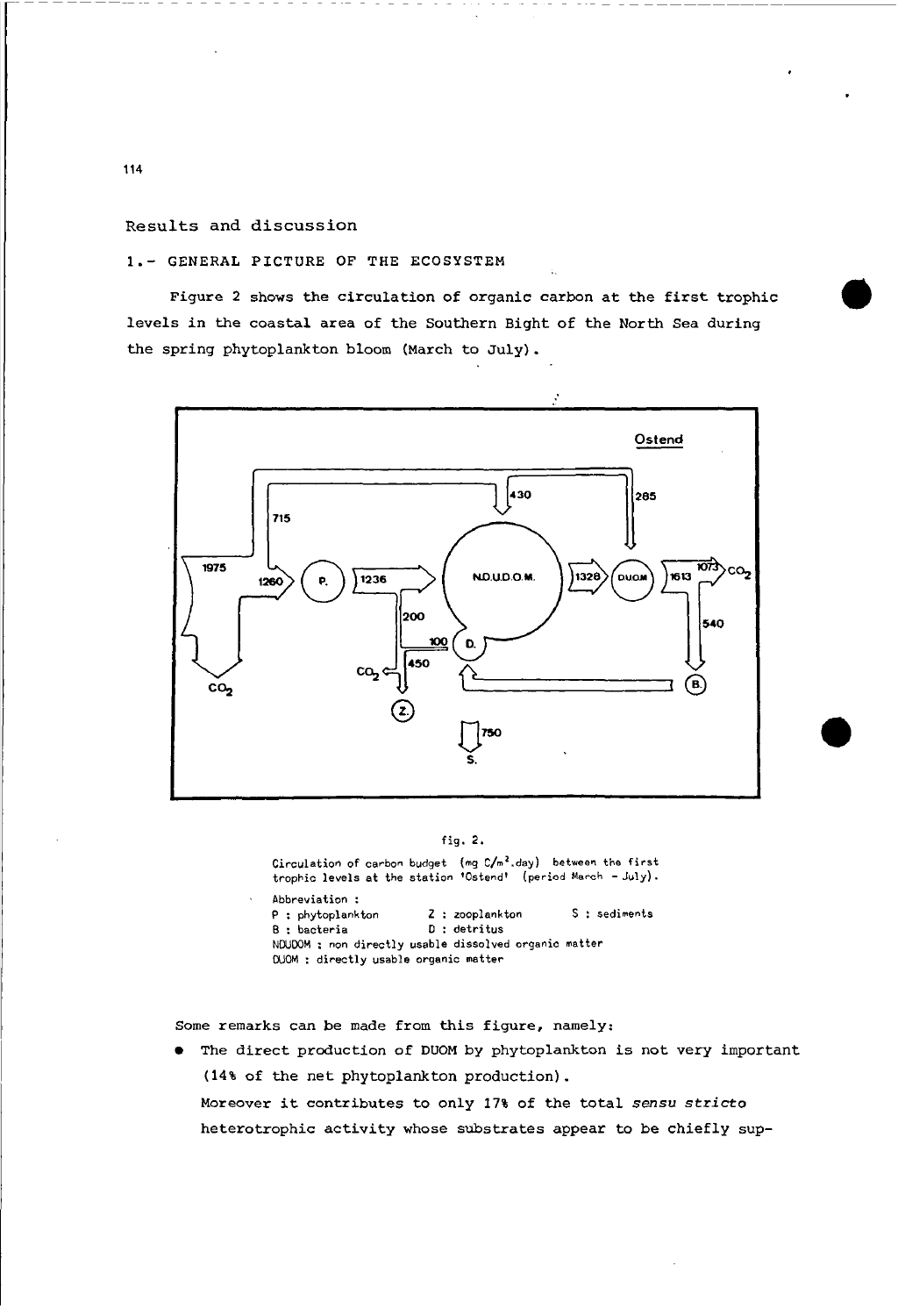plied by hydrolysis of the degradation products of died phytoplankton cells.

**•** 

•

- Recycling of the organic carbon produced by phytoplankton is mainly attributable to heterotrophie microorganisms. This confirms the idea of a minor role of zooplankton in the recycling of organic carbon produced by phytoplankton in the coastal area of the Southern Bight of the North Sea (Billen et *al.,* 1976, Joiris et *al., 1979).*
- Phytoplankton respiration appears to be more important than generally estimated in marine waters (Steeman-Nielsen and Hansen, 1959). Its eontribution to the total planktonie respiration is greater than *sensu strieto* heterotrophie aetivity it self.

However the earbon budget (Table 1) shows <sup>a</sup> little diserepaney between the measured total planktonie respiration and the sum of *sensu strieto* heterotrophie aetivity and phytoplankton respiration, the two eomponents of the total planktonie respiration.

**Table 1**

**Carbon budget at the station Ostend (period March-vuly) in mg C/m<sup>2</sup> .day**

| Net phytoplankton production   | 1975  | Heterotrophic activities     | 1913 |
|--------------------------------|-------|------------------------------|------|
| particulate                    | 1 260 | Sensu stricto                | 1613 |
| dissolved                      | 715   | Zooplankton grazing          | 300  |
| Phytoplankton respiration      | 1930  | Total planktonic respiration | 5500 |
| Gross phytoplankton production | 3 905 | Phytoplankton respiration    | 1930 |
|                                |       |                              |      |

Some observations still lead to the conclusion that the contradiction should be attributable to underestimated values of phytoplankton respiration eaused be the lack of eorrect daily values, *i.e.*

i) the budget of net phytoplankton production and heterotrophic activities (sensu *strieto* and zooplankton grazing) are weIl balaneed.

ii) the comparison with the same measurements accomplished in Hansweert, a biotope where the eontribution of phytoplankton to the pool of organie matter is minor eompared to the terrigeneous imports (wollast, 1976, Joiris et *al.,* 1979) indicates that phytoplankton respiration eontributes effeetively to less than  $20\%$  of the total planktonic respiration (fig. 3).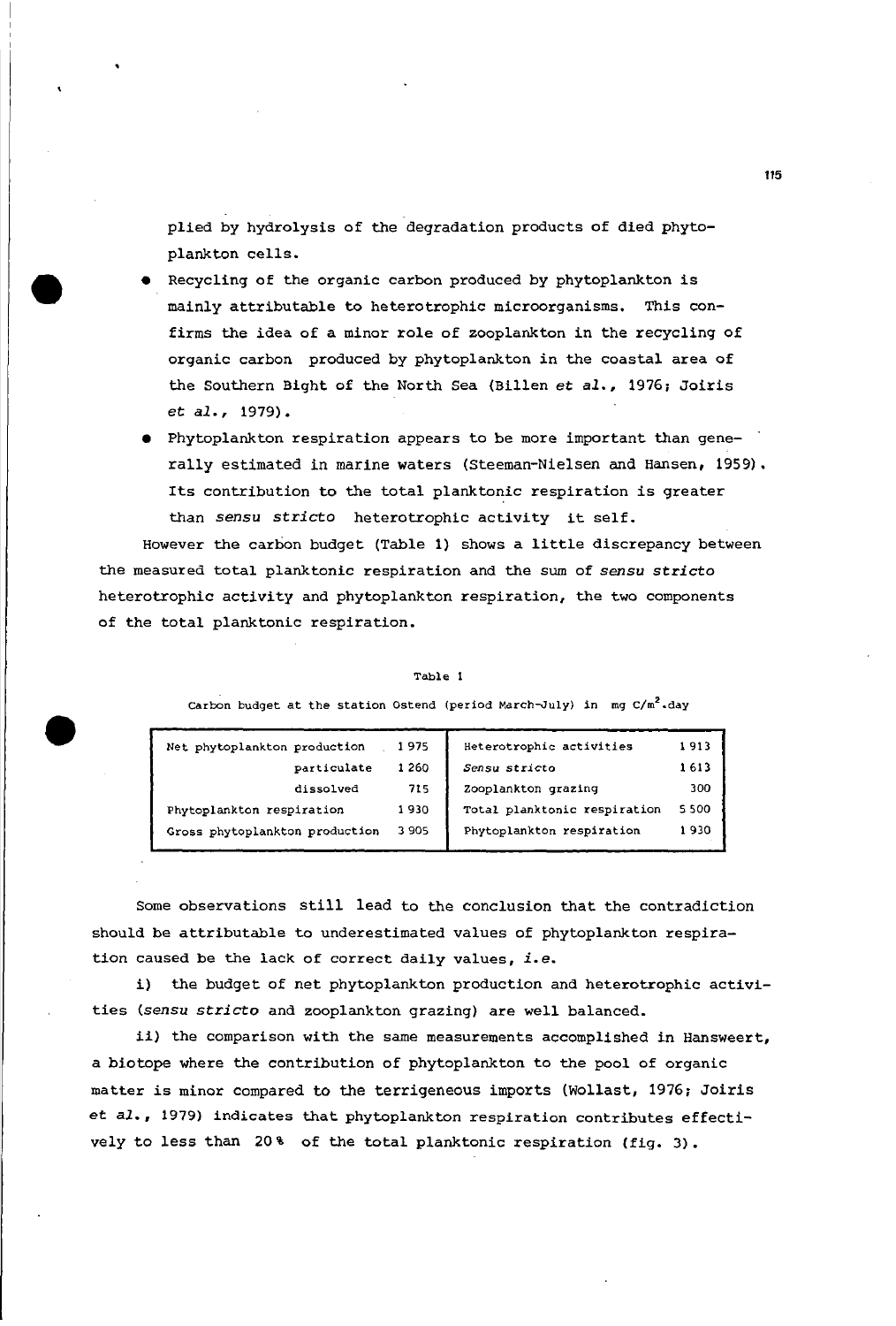

**•** 

fig. 3. Circulation of carbon (mg  $C/m^2$ .day) between the first **trophic levels at the station 'Hansweert.' (period March-**July).

# 2.- SOME ASPECTS OF THE REGULATION OF THE CIRCULATION OF ORGANIC CARBON AT THE FIRST TROPHIC LEVELS

The working of the ecosystem previously described implies regulatory mechanisms at the level of each biological interaction, even if it's <sup>a</sup> small one. Special consideration was first devoted to the study of regulatory mechanismschieflyaimed at fate of carbon produced by phytoplankton. The particular trophic structure of the coastal area of the Southern Bight of the North Sea where the recycling of the produced organic carbon is mainly accomplished by heterotrophie bacteria suggests regulation at three sites of branching of the trophic web (fig. 4) :

partieulate production / dissolved production (1)

zooplankton phytoplankton detritus -czooplankton detritus bacteria (2) (3)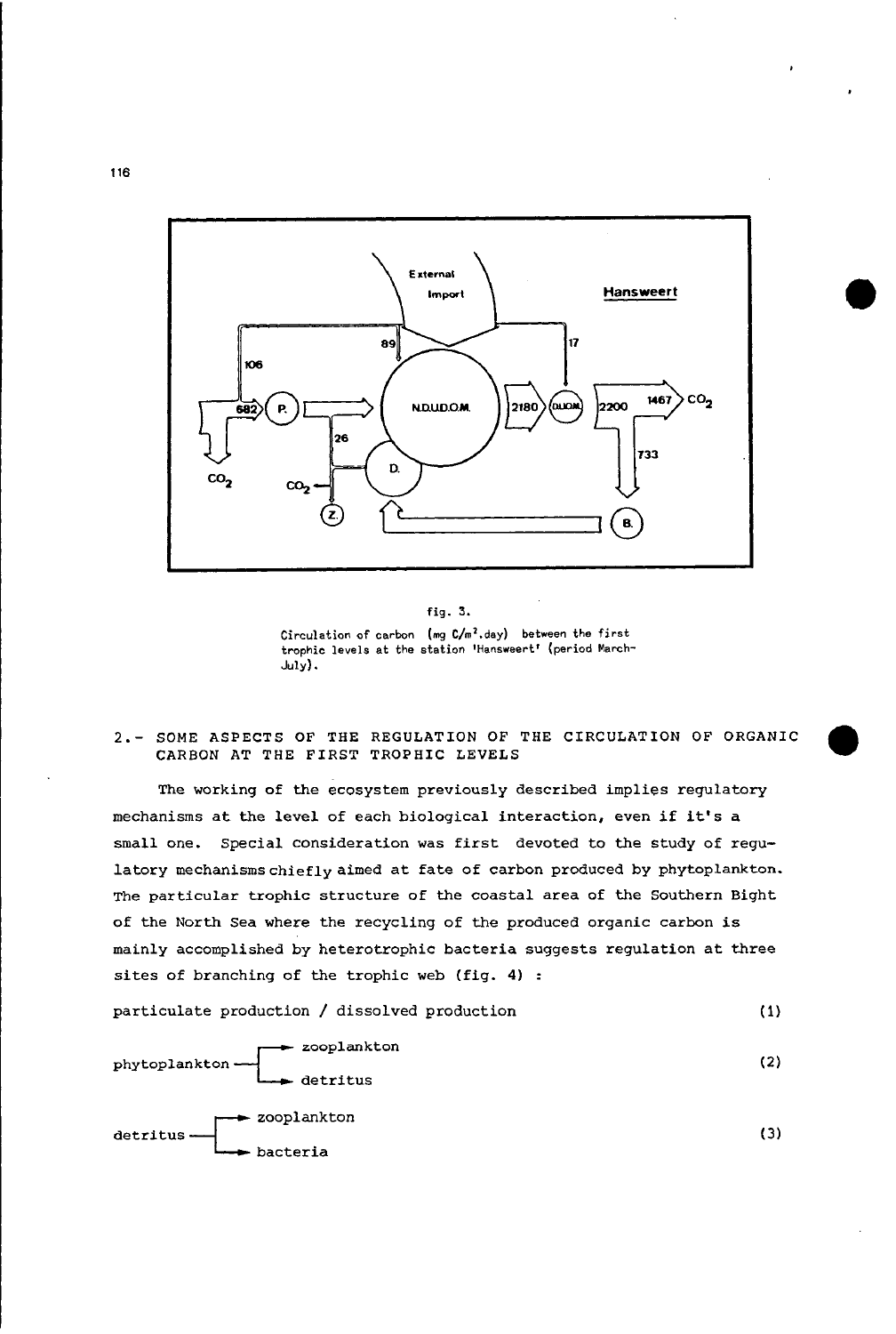

fig. 4.  $M$ ain regulation mechanisms of the carbon circulation between the first trophic levels in marine ecosystems

### 2.1. - *REGULATION OF TElE RELATIVE PROPORTIONS OF PARTICULATE AND DISSOLVED PHYTOPLANKTON PRODUCTION*

The relative value of dissolved versus particulate production is known to be influenced by both, the light intensity and the available nutrients (Fogg *et al.,* 1965; Hellebust, 1965; Nalewajko, 1966; Anderson and Zeutschel 1970; Thomas, 1971 and Berman and Holm - Hansen, 1974).

No light intensity effect could be detected from our own experiments. However, the percentage of phytoplankton extracellular release (P.E.R) was found to be entirely dependent on the disponibility of dissolved mineral nitrogen. Two kinds of observations have led to this conclusion.

# *2.1.1.- Geographical variations*

Geographical variations show that the richer a biotope, the weaker P.E.R. (Table 2).

### Table 2

**Mean P.E.R. in the three biotopes**

| <b>Biotopes</b> | P.E.R. | Ranges of nitrogen<br>(umole/l) |
|-----------------|--------|---------------------------------|
| Calais          | 50 %   | $2 - 16$                        |
| Oostende        | 40 %   | $8 - 28$                        |
| Hansweert       | 15 %   | $300 - 450$                     |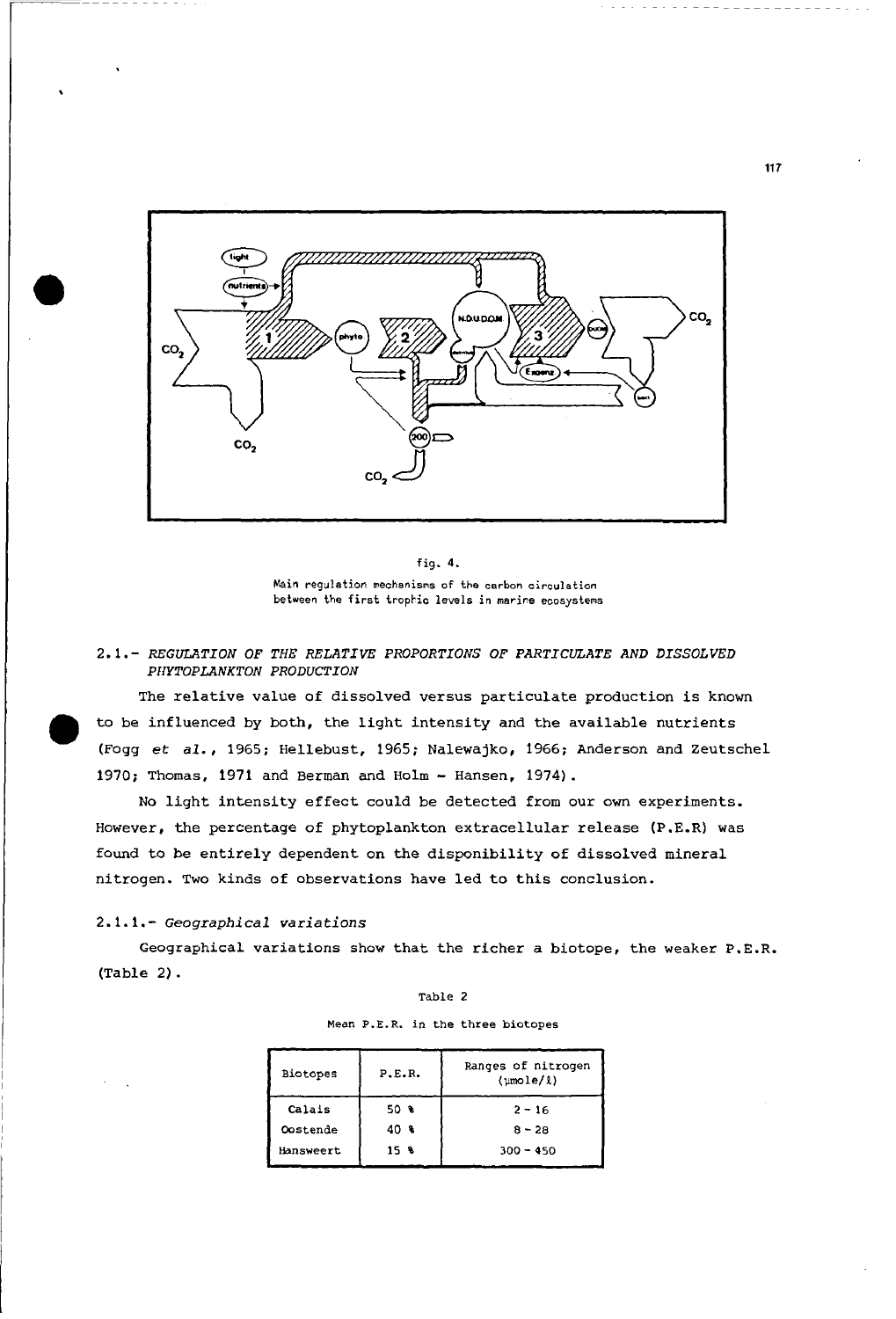## *2.1.2.- Seasonal variations*

Seasonal variations show, for each studied biotope, a linear increase of P.E.R with the decrease of available dissolved nitrogen (fig. 5). This means that when nitrogen becomes scarce but light is still sufficient, <sup>a</sup> greater part of photosynthetically fixed carbon is excreted in the surrounding medium by phytoplankton cells. This suggests that environmental conditions which inhibit cell multiplication but still allow photo-assimilation to continue, result in the release of higher proportions of photoassimilated carbon.

•



fig. 5.

Seasonal variations of the percentage extracellular release  $(P.E.R.)$ by phytoplankton in three biotopes characteristic of the Southern North Sea.

Results show in addition that the physiological response of phytoplankton cells to nutritional changes in the external medium appears to be specific to each biotope.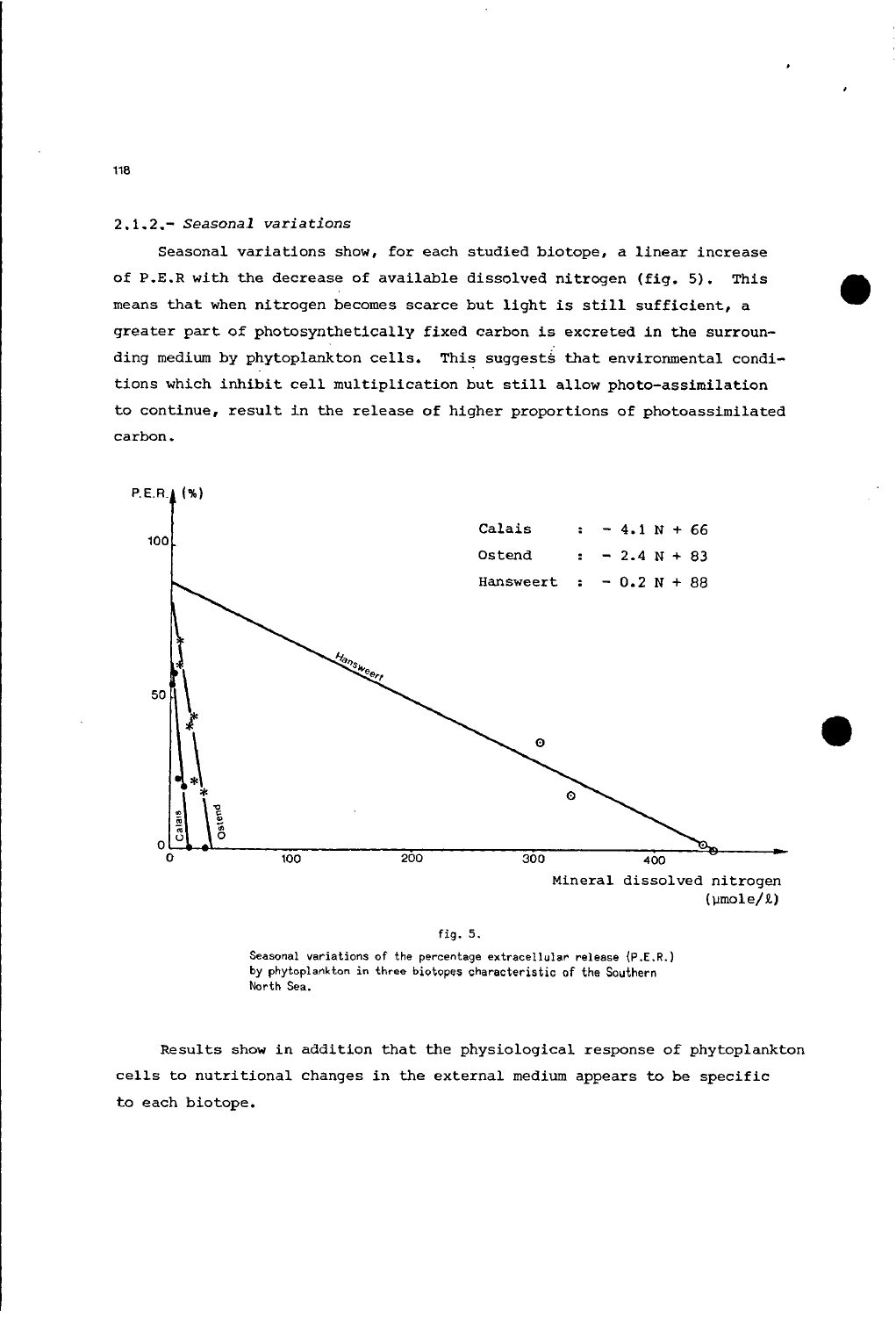# *2.2.- REGULATION AT THE LEVEL OF THE BRANCHING*

# phytoplankton - detritus<br>zooplankton

Phytoplankton cells produced during the spring can either be ingested by zooplankton organisms, either die and supply the pool of particulate and dissolved detrital matter.

Natural mortality was estimated to be about 80 % of the particulate production during spring. Reasons of this mortality (physiological stress, senescence...) are not known up to now.

On the other hand two factors mainly operate on the regulation of zooplankton grazing on phytoplankton cells, namely:

- the frequency of nutritional activities
- the dietetical qualities of some classes of phytoplankton cells whose dimensions do correspond to the filtration capacity of zooplankton organisms.

# *2.2.1.- Frequency* of *nutritional activities* of *zooplankton*

•

A few day-and-night experiments of zooplankton grazing indicate a great variation in zooplankton feeding activities, partly attributable to vertical migrations (fig. 6).

Integrated daily and nightly measurements of grazing indicate that the latter is in general more important than the former (Table 3). However this phenomenon is not established but on some occasions, the night value can be 7 times the day value.

Study of the regulation of this phenomenon is in progress.

### Table 3

# Biotope **Sample** Daily grazing N\_ghtly grazing<br>
ug chl. a/m<sup>2</sup> ug chl. a/m<sup>2</sup> ~g ehl. *alm' ug* **chl.** *a/m<sup>2</sup>* **Oostende** 01-04-78 142 275<br>09-04-78 310 380 09-04-78 310 380<br>10-04-78 310 1227  $10-04-78$   $1227$ <br> $13-04-78$  520  $1080$  $\begin{array}{c|ccccc}\n 13-04-78 & & & 520 & & & 1080 \\
 16-04-78 & & & 181 & & & 180\n \end{array}$  $16 - 04 - 78$ Calais 03-04-78 10 9.5 04-04-78 22 32<br>07-04-78 25 32 07-04-78 25 32<br>11-04-78 13 95<br>17-04-78 16 39

### oaily and nightly grazing of zooplankton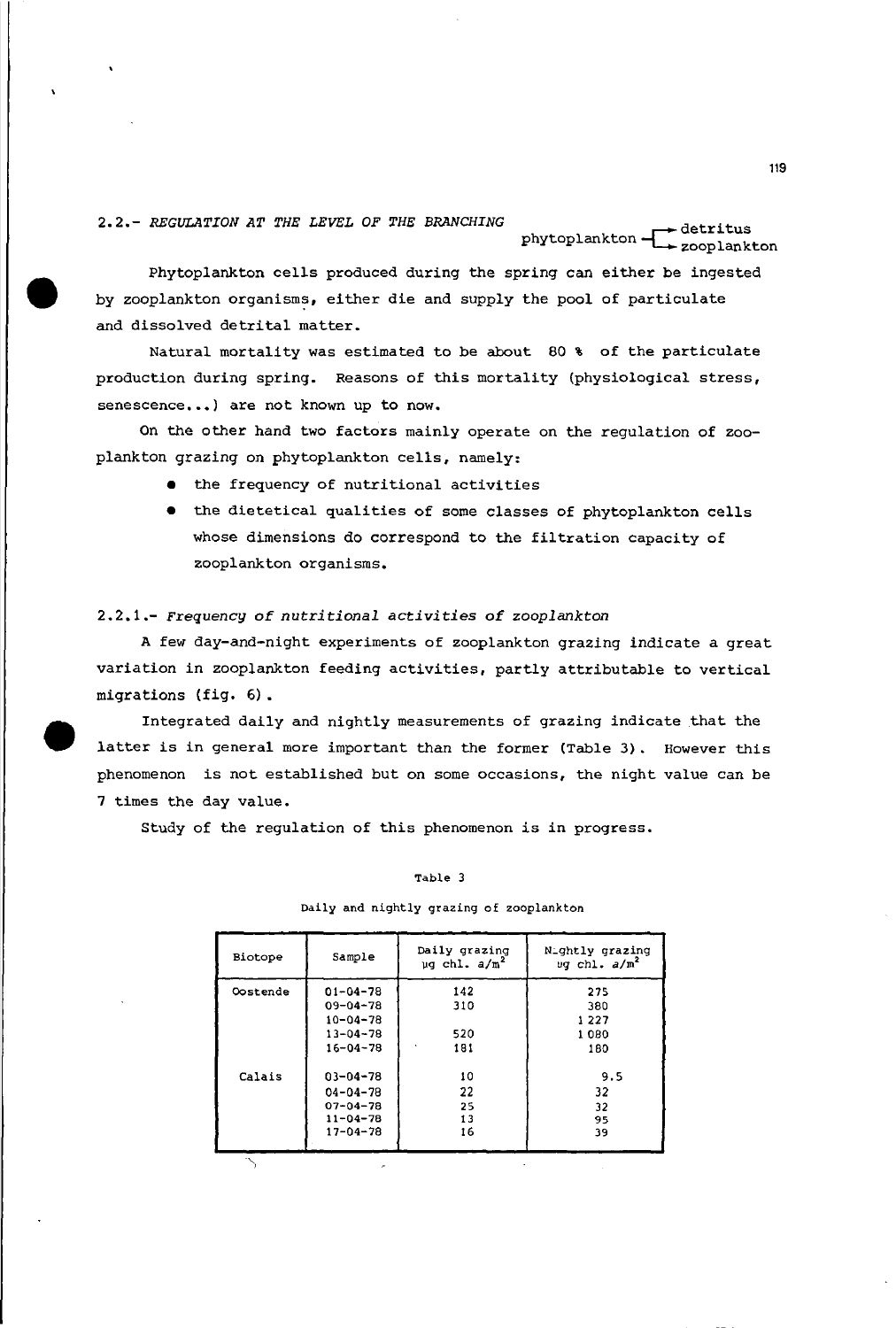

**Day-night vertical distribution of zooplankton grazing** o <sup>h</sup> **: broken line <sup>12</sup> <sup>h</sup> : continuous line**

*2.2.2.- Dietetical qualities* of *phytoplankton cells*

Zooplankton feeding activities are known to be dependent on the quantity and quality (size and biochemical composition) of phytoplankton cells (Boucher *et al.,* 1975; Friedman and Strickler, 1975; Hargrave and Geen, 1970; Mayzaud and Poulet, 1978). Two aspects of the incidence of biochemical composition of phytoplankton cells on zooplankton feeding acti**vities were studied :**

i) the seasonal variations of the biochemical composition of phytoplankton cells, its distribution among different size classes and its regulation.

ii) the natural selectivity of zooplankton grazing in some size classes of phytoplankton cells.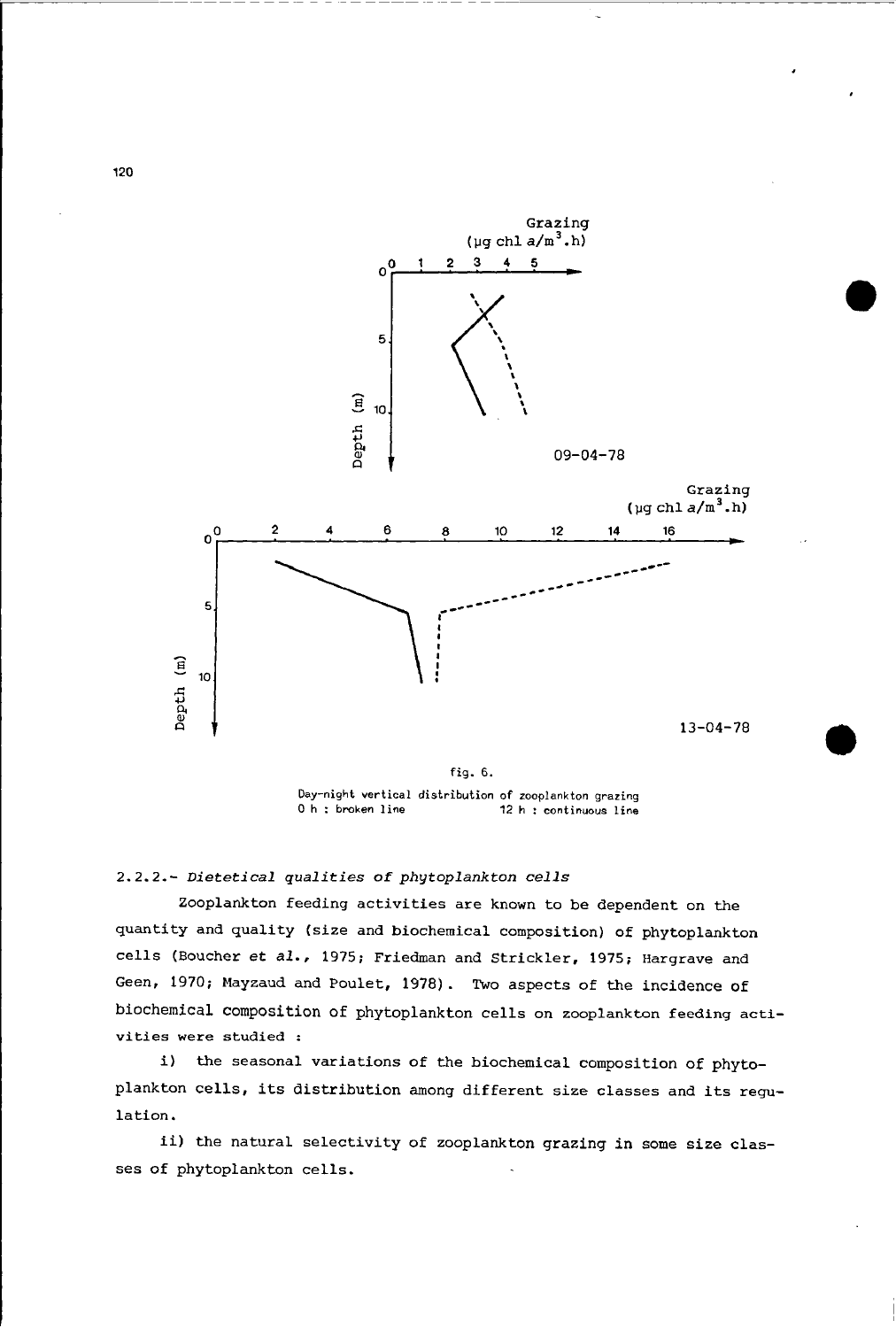i) The biochemical characterization of phytoplankton includes the determination of proteins, carbohydrates and lipids, the necessary metabolites of zooplankton growth.



fig. 7

**Variations cf the percentage of proteins, carbohydrates** and lipids in phytoplankton cells in function of the **availability of the dissolved mineral nitrogen**

**(a) Marine biotopes (b) Estuarine biotope**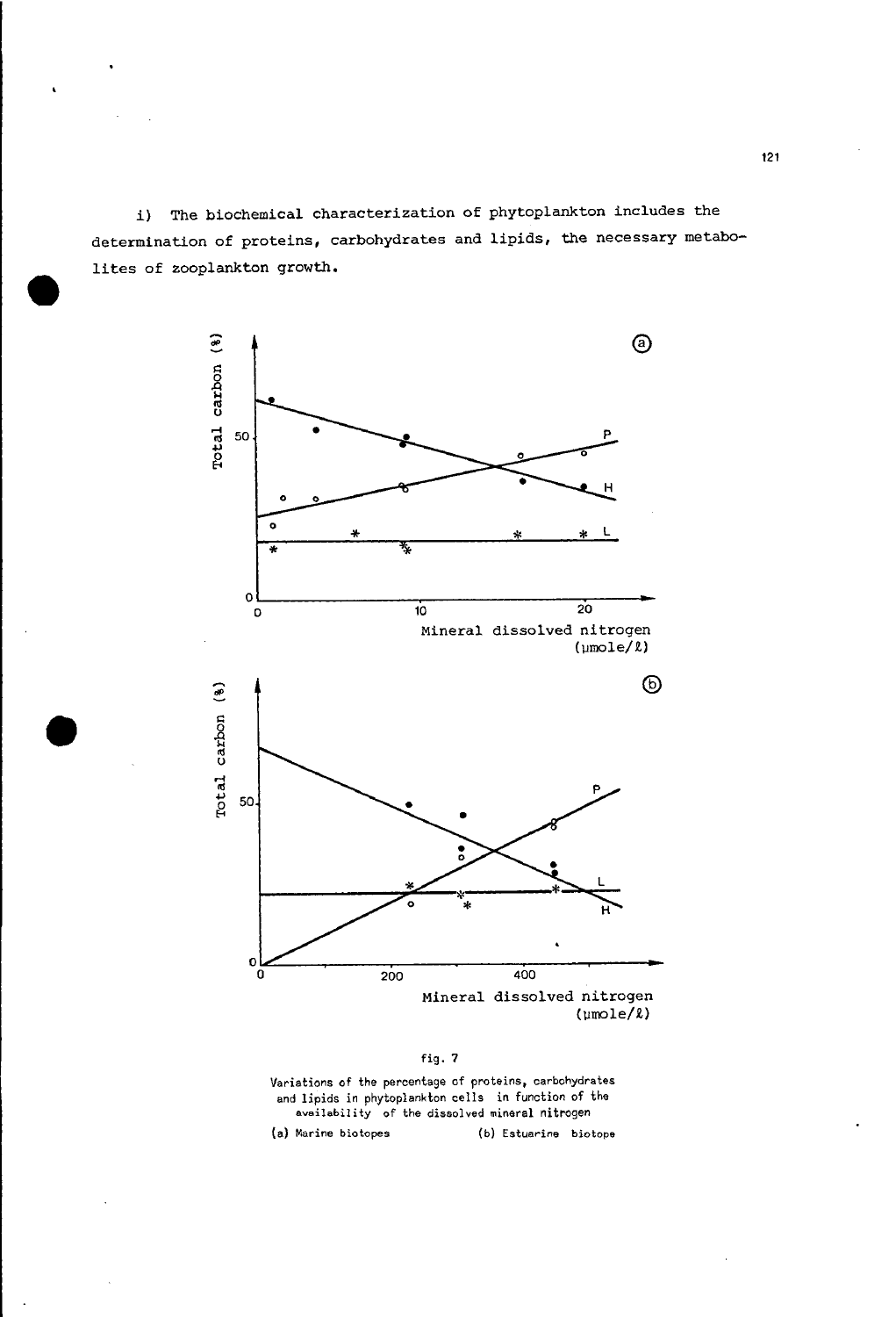The seasonal variations of the phytoplankton productions of proteins, carbohydrates and lipids indicate that the biochemical composition of phytoplankton cells is regulated by the availability of dissolved mineral nitrogen in marine and estuarine biotopes (fig. 7). The decrease of dissolved mineral nitrogen in the couse of the spring bloom leads to the linear decrease of the amount of proteins at the benefit of polysaccharides.

•

·:

### Table 4

 $\mathcal{A}_{\mathbf{a}}$ 

**Percentage of B 1-4 glucan cf phytoplankton cells (Ostend)**

| Samples        | B 1-4 glucan         |                      |  |  |
|----------------|----------------------|----------------------|--|--|
|                | % total carbohydrate | % biochemical carbon |  |  |
| $02 - 04 - 79$ | 18                   |                      |  |  |
| $03 - 05 - 79$ | 39                   | 22                   |  |  |
| $21 - 05 - 79$ | 56                   | 34                   |  |  |

The simultaneous increase of the reserve polysaccharide  $\beta$  1-4 glucan (Table 4) among the carbohydrates indicate the constitution of storage products during the decay of the bloom. The steadiness of the lipids during the bloom shows in addition that lipids do not constitute reserve products for phytoplankton in the Southern North Sea.

In addition, seasonal variations of the biochemical composition lead to the succession of phytoplankton cells of different size classes (fig. 8), characterized however by a similar mean biochemical composition (Table 5).

### Table 5

Size classes of phytoplankton cells<br> $\begin{array}{ccc} 2.36 & 1 \end{array}$   $\rightarrow 25$   $\mu$  1  $\rightarrow 100$  n Metabolite < 25 µ  $\left\{\n \begin{array}{ccc}\n & \times & 25 & \mu \\
\hline\n & \times & 100 & \mu\n \end{array}\n \right\}\n \rightarrow 100$ **Proteins** | 38 \ 43 \ 38 \ Carbohydrates 43 \ 35 \ 50 \ **Lipids** 19 \ 20 \ 12 \

**Part of proteins, carbohydrates and lipids among three** slz~ **classes of phytoplankton cells in Ostend**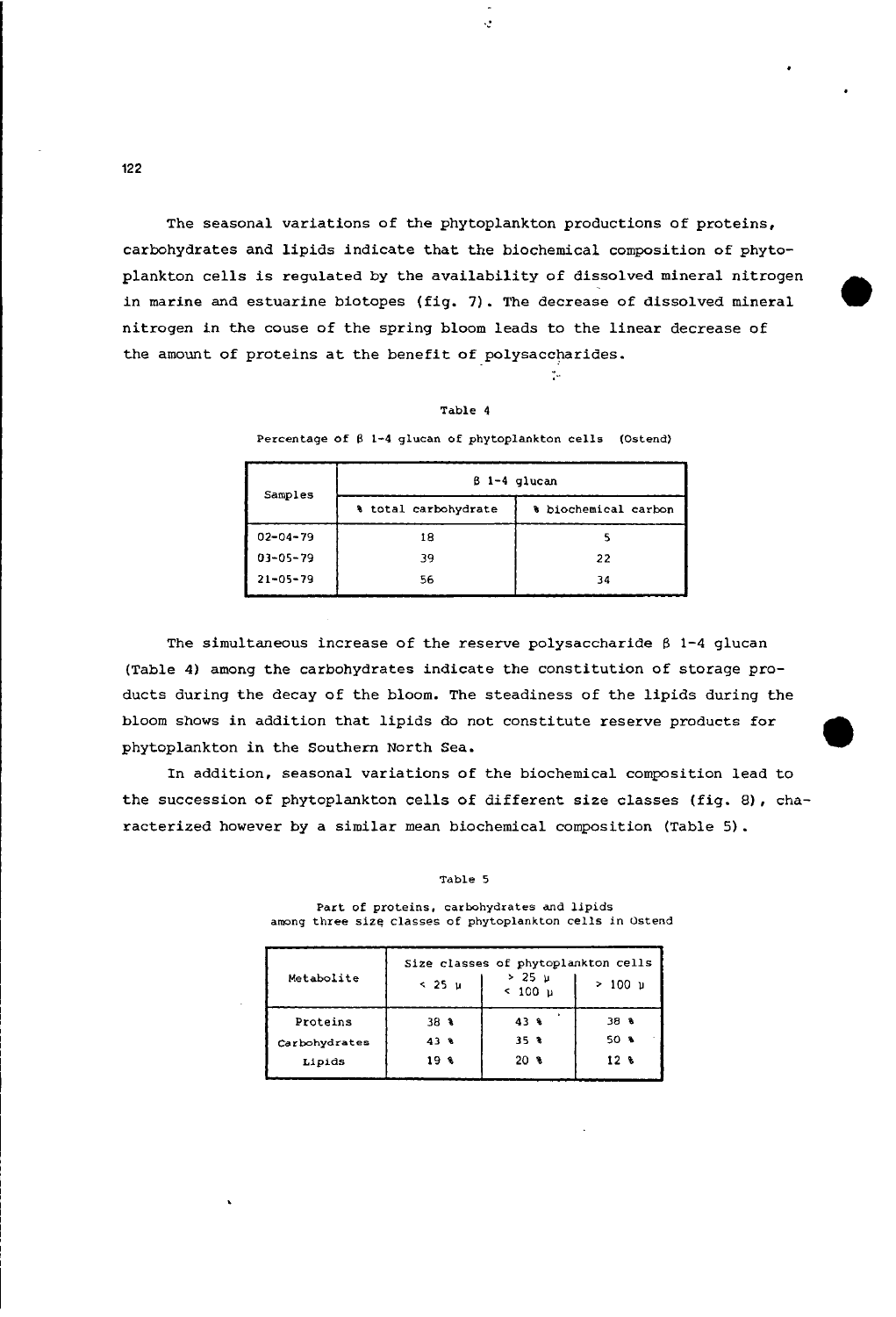

fig. 8. **Distribution cf the biochemical carbon in three sizes of phytoplankton cells.**

ii) Moreover, experiments of zooplankton grazing on these three sizes of phytoplankton cells suggest a natural selectivity in the choice of phytoplankton particles (fig. 9). The dominant zooplankton species of spring, *Temora,* ingests preferably phytoplankton particles whose size ranges between *25 V* and 100 *V* (up to 80 %). These particles correspond unfortunately to the less abundant class of phytoplankton cells (fig. 8) occuring during spring. Indeed the dominant phytoplankton species of spring includes small flagellates, alone (< 25 *V*) or aggregated (> 100 *V*). The former are too small for the filter-feeder, the latter too big. Consequently, the numerous phytoplankton cells produced during spring cannot be grazed by zooplankton. Set in the poor nutritive conditions of the end of the bloom, these phytoplankton cells die and increase the pool of detrital organic matter.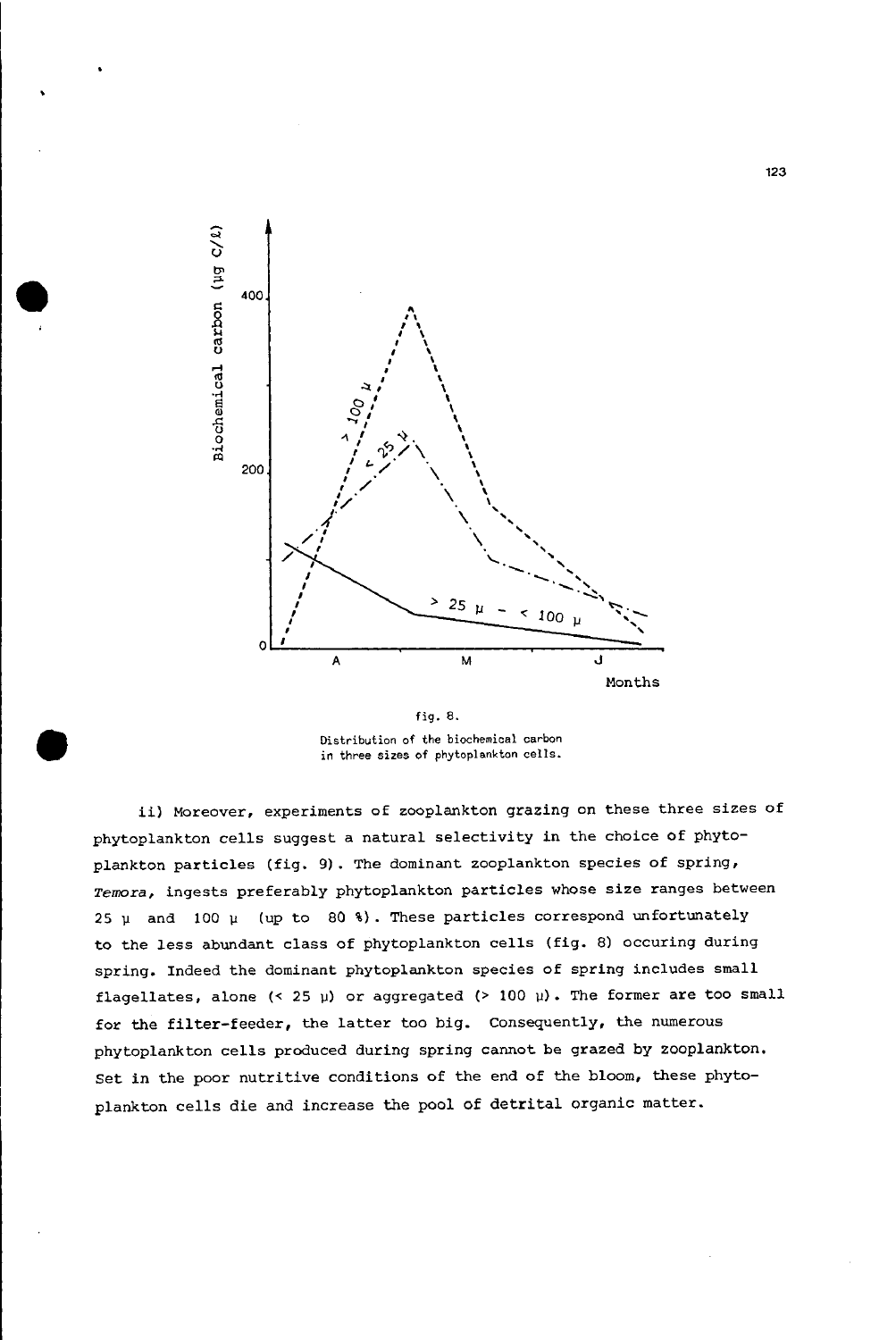

 $S^{e}$  **Selectivity** of *z*ooplankton grazing in the choise **cf three sizes of phytoplankton cells**

# *2.3.- REGULATION AT THE LEVEL OF BRANCHING*

detrital matter $\begin{array}{c}\n \begin{array}{c}\n \text{z}}\n \\ \text{heterotrophic bacteria}\n \end{array}\n \end{array}$ 

Detrital matter arises mainly from dead organisms belonging to originating from the trophic web in the coastal area of the Southern Bight of the North Sea. Particulate and dissolved detritus are both to be found in the surrounding medium.

Particulate matter can be ingested by zooplankton organisms and other particle feeders. However it must be first hydrolysed into small metabolites to be taken up by bacteria.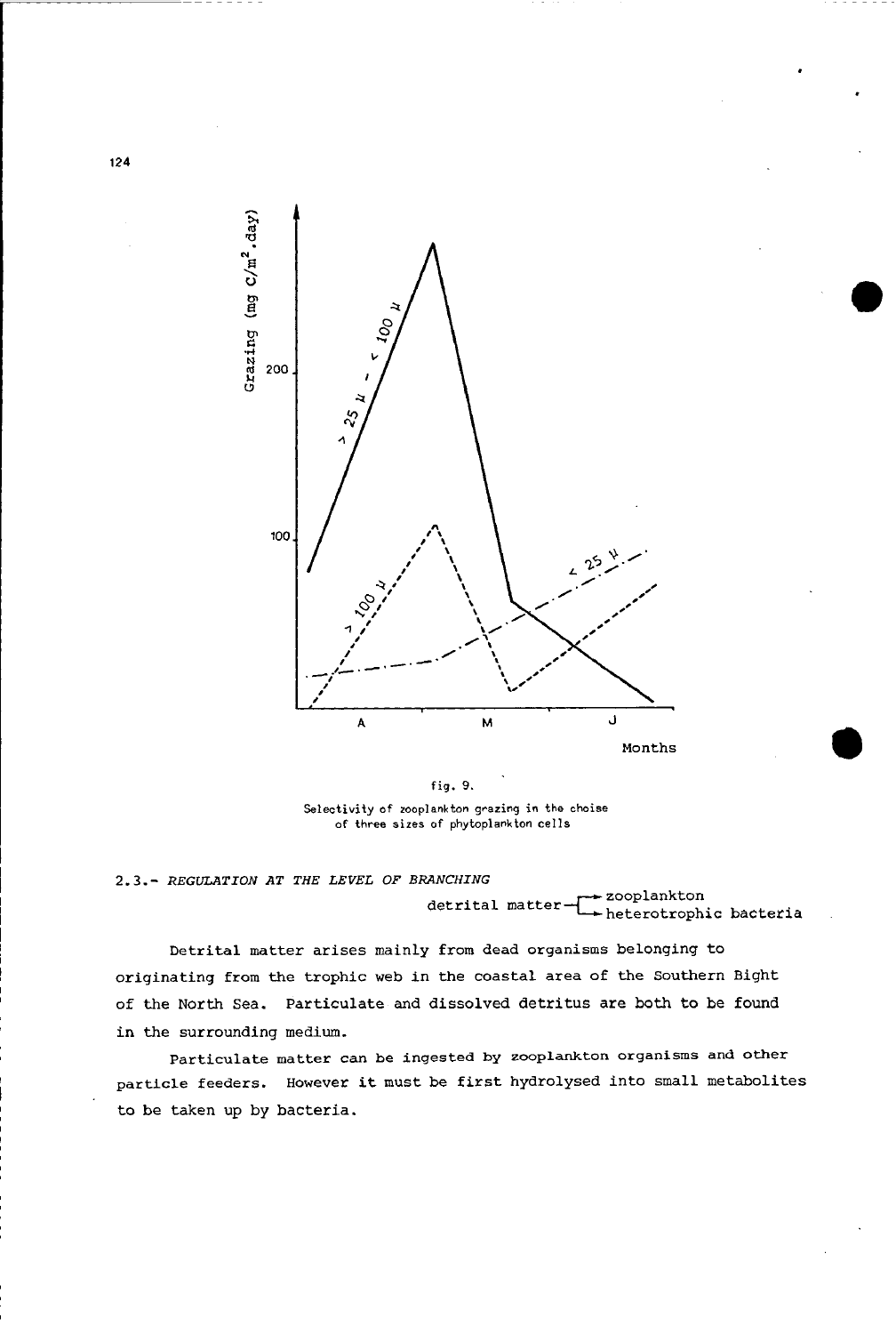### *2.3.1.- Detrital matter- zooplankton*

i) <sup>A</sup> first reasonable approximation consists in considering that the selectivity criterium of zooplankton for detritus must be related as for phytoplankton cells to the size of detrital particles. Regulation of their intake by zooplankton will depend on the production of detrital particles of adequate dimensions. This interaction is thus mainly under control of phytoplankton which checks the quantity and quality of detrital organic matter in the coastal area of the Southern North Sea (Lancelot - Van Beveren, 1980).

ii) On the other hand, some preliminary experiments seem to assume that dissolved detrital organic matter is never intaken by zooplankton even when 'phytoplankton cells are scarce (Hecq, 1979).

### *2.3.2.- Dissolved organie matter* \_ *bacteria*

i) Description of the pool of dissolved organic matter

The pool of dissolved organic matter includes a huge diversity of organic molecules among which some are directly usable by micro-heterotrophs (DUOM); some among the others (NDUDOM) can become usable by means of some chemical transformations.

The comparative study of initial rates of organie matter consumption ( $v_i$ , table 6) measured on total dissolved organic matter and the pool of small metabolites (M.W. < 500 d) isolated by ultrafiltration shows that the low molecular weight fraction accounts for most of the directly usable organic matter (DUOM). Part of that pool eVidently includes free amino

### Table 6

| Samples  | Total organic<br>carbon<br>(mq C/l) | Total carbohydrates<br>(mq C/l) | BOD <sub>5</sub><br>(mq C/l) | v;<br>(mq C/l) |
|----------|-------------------------------------|---------------------------------|------------------------------|----------------|
| Calais   |                                     |                                 |                              |                |
| seawater | 6                                   | 1.7                             | 0.6                          |                |
| < 500 d  | 11                                  | 0.5                             | 0.5                          |                |
| Ostend   |                                     |                                 |                              |                |
| seawater | 15                                  | 1.9                             | 0.8                          | 0.024          |
| < 500 d  | 22                                  |                                 | 0.5                          | 0.026          |
|          |                                     |                                 |                              |                |

### **Comparison** *between* **concentration and biological usability of organic matter befere and after ultrafiltration** (molecular weight < 500 dl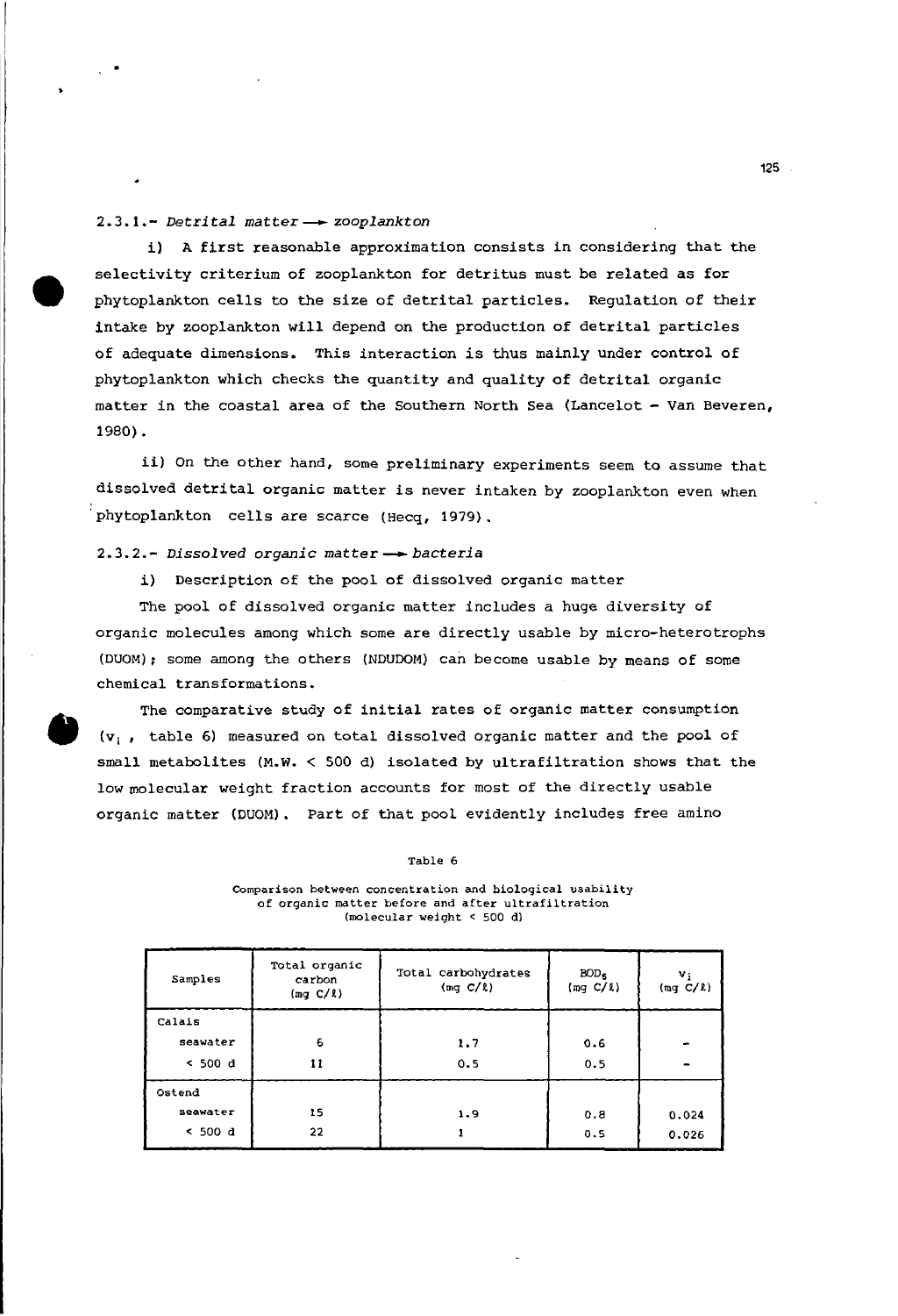acids and their small oligomers, monosaccharides and small oligosaccharides, ••• , as previously shown (Billen et *al.,* 1980). Moreover, the comparison of BOD<sub>5</sub> and TOC measurements (and even carbohydrates analyses) indicates that an important part of the low molecular weight substances are not quickly used by micro-heterotrophs.

The pool NDUDOM on the other hand, probably includes in addition to the small metabolites non directly usable, biological polymers that must be first converted into small substrates to be usable by bacteria. Part of the pool appears however to be refractory to any degradation and will compose fossil organic matter. Some, on the other hand, will be hydrolysed into small metabolites. Preliminary experiments (Table 6) seem to indicate that this degradation would be however very slow (more than 5 days).

ii) Which mechanisms will determine the intensity of the degradation of dissolved organic matter? Two possible aspects have been examined in this study:

a. A direct method has been used in order to test the biodegradability of macromolecules, by following the effect of their addition on the oxygen consumption as a function of the time. First results are presented in table 7. They show the usability of starch within a few days. In the case of cellulose the utilization is much more slower and proceeds at <sup>a</sup> rate which seems independent of the amount added.

#### Table 7

### **Test of biodegradability cf added macromolecules in natural Seawater**

|     | Addition<br>(mq C/R) |      |           |      |      |
|-----|----------------------|------|-----------|------|------|
| Day | Starch               |      | Cellulose |      |      |
|     | 0.5                  | 5    | 0.5       | 0.3  |      |
|     | 0.00                 | 0.04 | 0.01      | 0.11 | 0.11 |
| 5   | 0.22                 | 0.43 | 0.28      |      |      |
| 6   |                      |      |           | 0.24 | 0.36 |
| 10  | 0.22                 | 0.15 | 0.57      | 0.27 | 0.48 |
| 15  |                      |      |           | 0.33 | 0.83 |

b. Exoenzymatic activity of natural seawater. Labelied high molecular weight proteins and carbohydrates obtained from a phytoplankton culture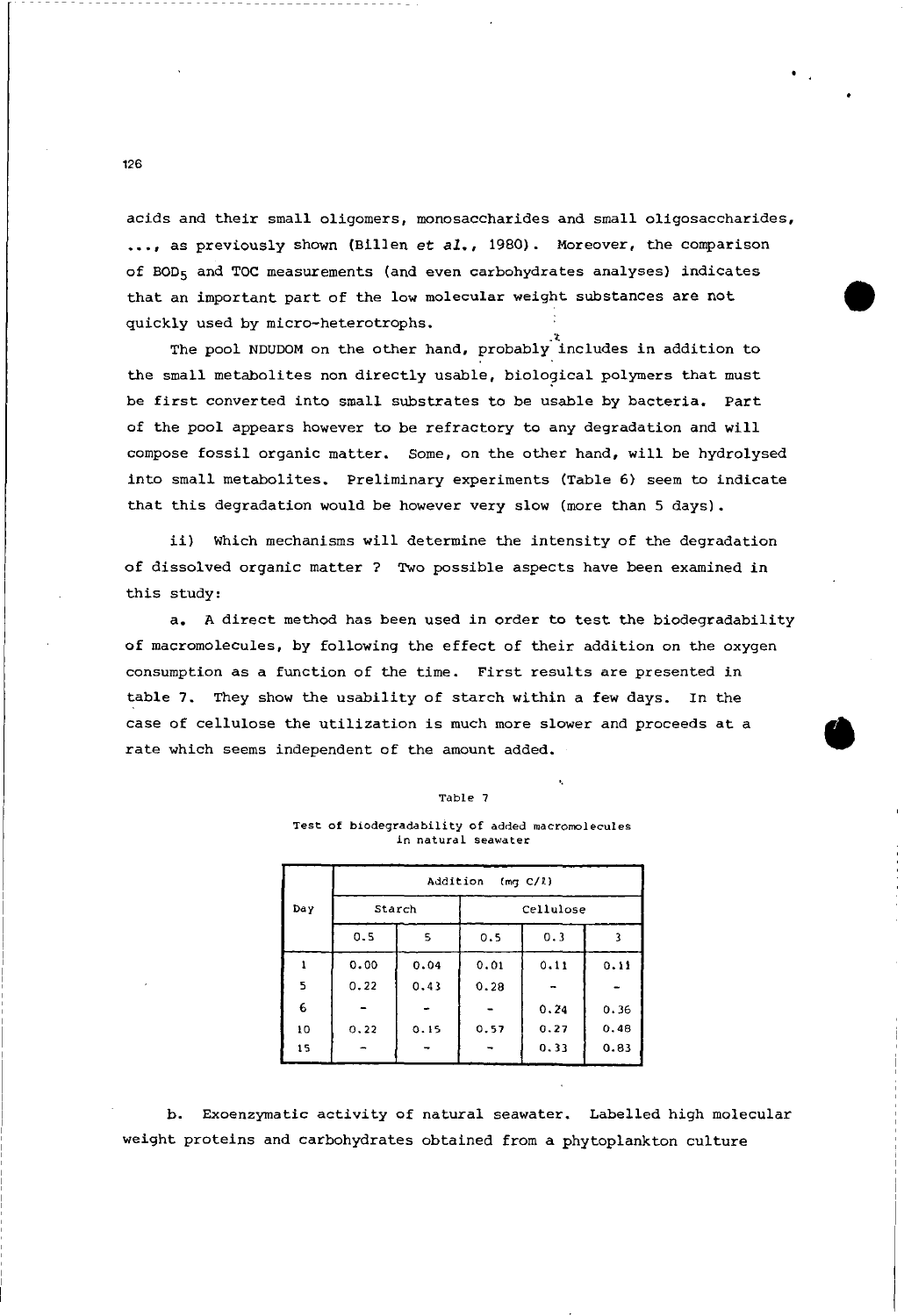have been added to natural seawater filtered on a  $0.22$   $\mu$  pore size filter, and to artificial seawater. The study of the appearance in the medium of labelied low molecular weight substances revealed an exoenzymatic hydrolysing activity of the natural seawater (for detailed data, see Billen et *al.,* <sup>1980</sup> b).

## Conclusions

The picture of the trophic web of the coastal area of the Southern Bight of the North Sea has outlined two important particularities if compared with classical trophic webs. Namely:

- an important contribution of phytoplankton respiration (more than 50 %) to total planktonic respiration.
- a minor role of zooplankton organisms in the recycling of the organic matter produced by phytoplankton.

The study of some important regulatory mechanisms directly involved in the destiny of the carbon produced by phytoplankton has carried some explanations about the working of this ecosystem.

The minor role of zooplankton in the recycling of organic matter produced by phytoplankton is mostly attributable to the inadequacy of the size of phytoplankton cells. From then nutritional qualities of phytoplankton cells seem not to be decisive in the feeding activities of zooplankton althought these nutritional qualities are not equivalent during the phytoplankton bloom. Indeed the physiology of phytoplankton cells appears to be controlled by the availability of dissolved mineral nitrogen. The lack in this essential nutrient lead to a shift in the destiny of the photo-assimilated carbon. Higher quantities of reserve polysaccharides and extracellular metabolites will be built when nitrogen becomes scarce. These last metabolites contribute directly to the supply of the pool of dissolved organic matter, substrate of heterotrophie bacteria.

However the carbon budget has shown that this pool is mainly supplied by degraded phytoplankton cells.

Among the huge diversity of molecules involved in this pool, a very little part is however directly usable by heterotrophs (DUOM). The others (NDUDOM) must first be converted into substrate DUOM to be usable by heterotrophs.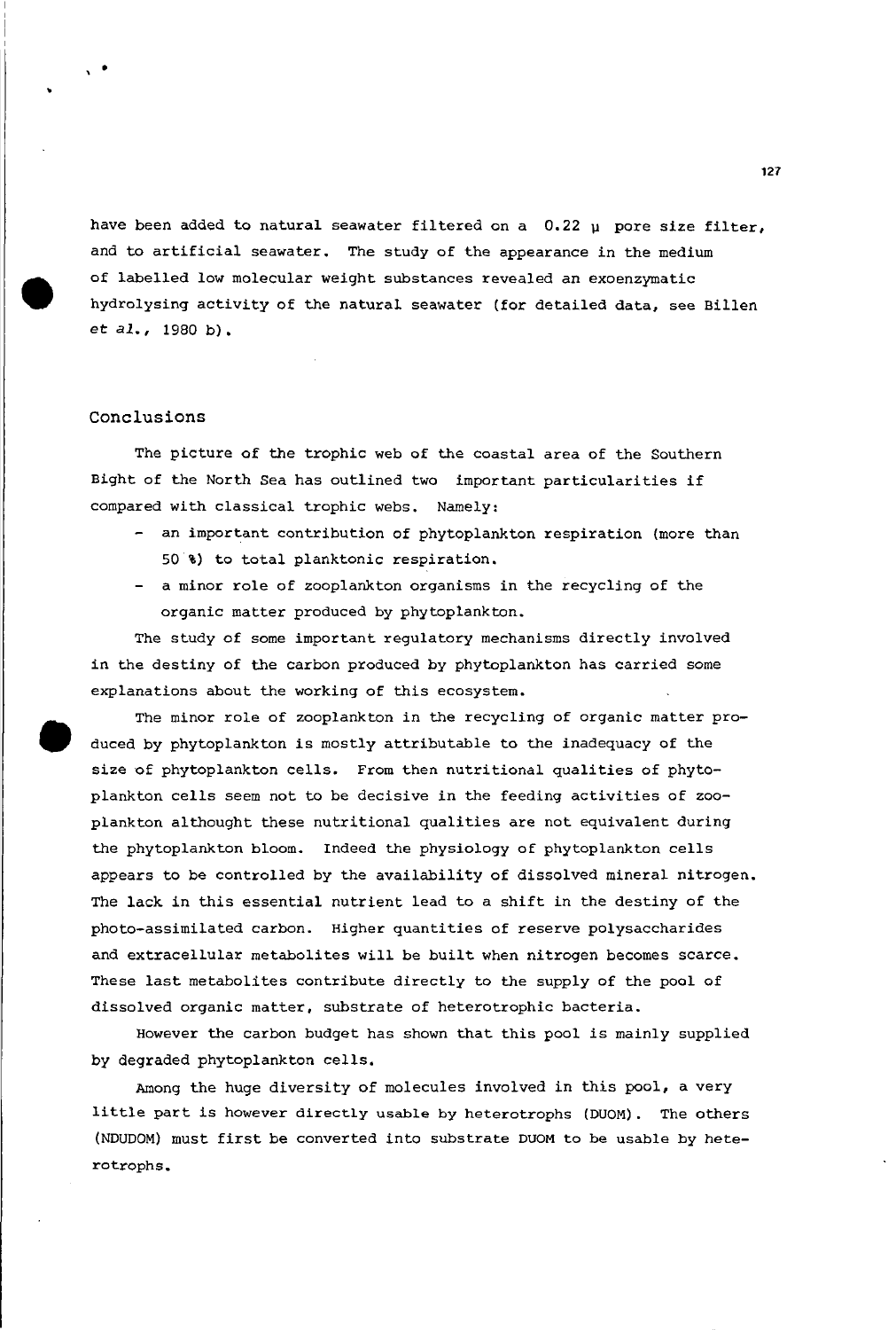Some preliminary tests have shown that the transformation of substrat  $\bullet$  . NDVDOM into *DVOM* would be very slow probably beeause more than one meehanism is involved in this ehemical transformation. Among these, the action of exoenzymes should be taken into account.

### *Acknowledgement*

We are especially grateful to R. Biondo *(V.* Lg), J. Nys, R. Swaelens and R. Vanthomme (V.V.B.) for teehnical assistanee.

### References

- ANDERSON, C.G. and ZEUTSCHEL, R.P. (1970). Release of dissolved organie matter by marine phytoplankton in eoastal and offshore areas of the Northeast Pacific Ocean, *Limnol. Oceanogr.*, 15, 402-407.
- BERMAN, T. and HOLM-HANSEN, o. (1974). Release of photo-assimilated earbon as dissolved organie matter by marine phytoplankton, Mar. *Bioi.,* 25, 305- 310.
- BILLEN, G., BOSSlCART, M., DARO, N., DE BOEVER, R., OE CONINCK, L., GOVAERE, J., HECQ, J., HEIP, C., HOVARr, P., JANSSENS, D., JOIRIS, C., MOMMAERrS, J.P., PICHOT, G., POLK, Ph., REDANT, F., THIELEMANS, L., RUNFOLA, Y., VAN BEVEREN, Ch., VAN DAMME, 0., VAN DE VELOE, J. (1976). *Trofisehe ketens en eyelus der nutrienten,* boekdeel 8, J.C.J. Nihoul and Ph. Polk ed., Nationaal Onderzoek en ontwikkelingsprogramma, Leefmilieu, Projekt Zee, Programmatie van het Wetensehapsbeleid, Brussel.
- BILLEN, G., BOUQUEGNEAU, J.M., JOIRIS, C., VERBEVSTEL, S., PUTMAN, J., WYNANT, J., PICHOT, G., HEISE, A. (1980). Groupe "Matiere organique", Sous-groupe "Microbiologie", Rapport de synthese 1979, synthese OM/1979 01-
- BILLEN, G., JOIRIS, C., WYMANT, J., GILLAlN, G. (1980). Concentration and metabolization of small organie moleeules in estuarine, coastal and open sea environments in the Southern North Sea, Estuar. *Coast. Mar. Sei.,* in press.
- BOSSlCART, M., MOMMAERrS, J.P. (1979). A mathematical model of the population dynamics of the dominant copepod speeies in the Southern Bight of the North Sea, 1977-1978, lCES Report C.M. 1979/L 24, Biologieal Oeeanography committee.
- BOSSlCART, M. (1980). Etude du zooplancton en mer du Nord. Dynamique des copepodes (eas de plusieurs especes et de plusieurs generations) en une station fixe: le West-Hinder L.V. de janvier a juillet 1977-1978, Techn. report W.H./1980-01.
- BOUCIIER, J., LAUNEC, A., SAMAIN, J.F. and SMITH, S.L. (1975). Etude de la nutrition, du regime et du rythme alimentaire du zooplankton dans les conditions naturelles par la mesure des activites enzymatiques digestives, 10th European Symposium on Marine Biology, Ostend, Belgium, vel. 2, 85- 110.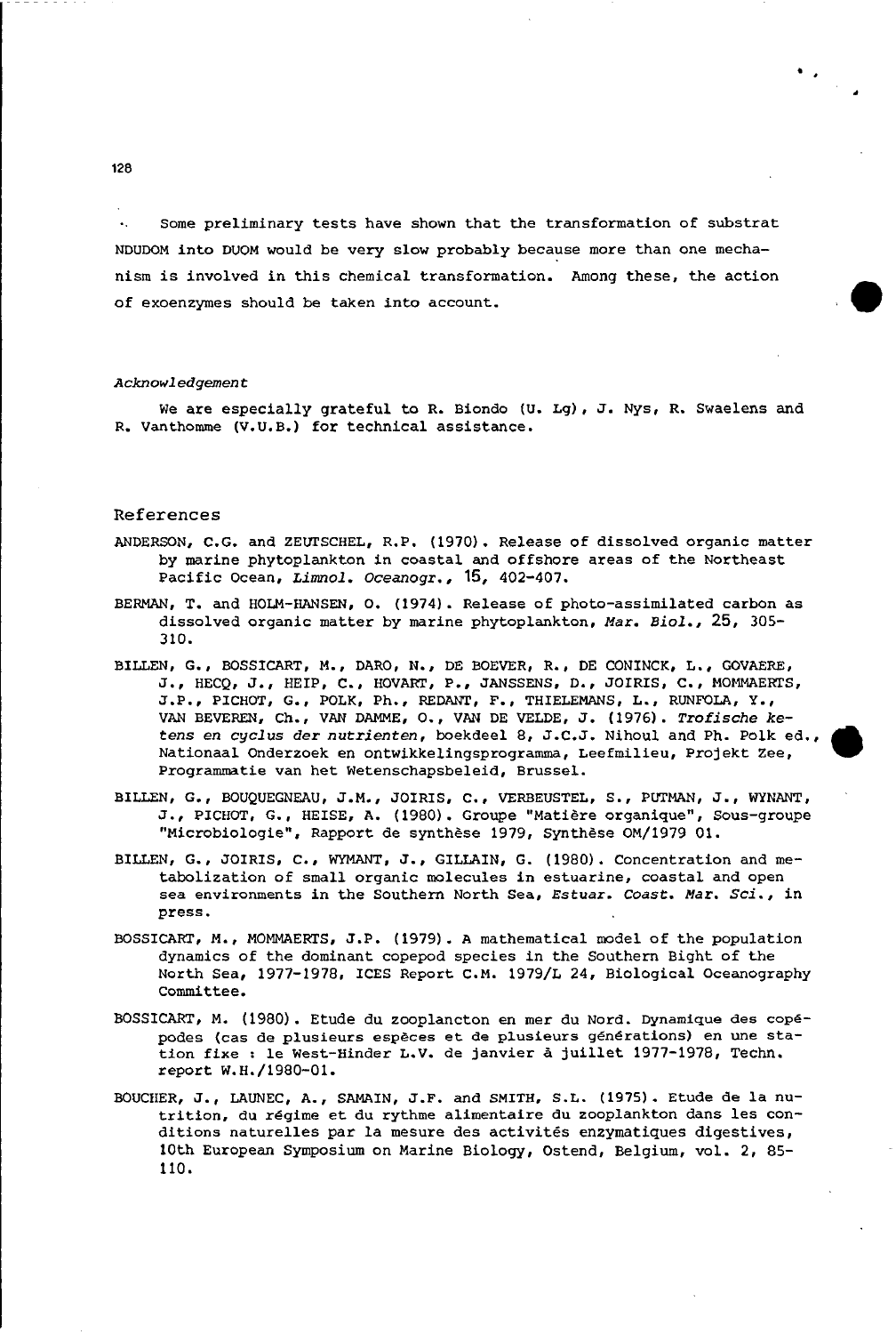- DARO, M.H. (1978). A simplified 14C method for grazing measurements on natural planktonie populations, *1lelgoländer wisse Meeresunters,* 31, 241-248.
- DARO, M.H. (1979). Field study of diel feeding of a population of *Calanus finmarchieus* of the end of a phytoplankton bloom, *Meteor. Forechungsergebnisse,* in press.

DARO, M.H. (1980). Grazing seleetivity, Synthese OM/1979-03.

- FRIEDMAN, M. and STRICKER, J. (1975). Chemoreeeptors and feeding in Calanoid Copepods (Arthropoda: erustaeea), *Proe. Nat. Aead. Sei. USA,* 72 (10), 4185-4188.
- FOGG, G.E., NALEWAJKO, C. and WATT, Wd. (1965). Extraeellular produets of phytoplankton photosynthesis, *Proe. R. Soe. B.,* 162, 517-534.
- HARGRAVE, B. and GEEN, G.H. (1970). Efforts of eopepods grazing on two natural phytoplankton populations, J. *Fish Res. Bd. Canada,* 27 (8), 1395.
- HELLEBUST, J.A. (1965). Excretion of some organie eompounds by marine phytoplankton, *Limnol. Oceanogr.,* 10, 192-206.
- HELLEBUST, J.A. (1974). Extracellular produets in algal physiology and biochemistry, *Botanieal monographs,* 10, Edt. W.D.P. Stewart, Blackwell Seientific publieations Ltd.
- JOIRIS, C. (1977). On the role of reterotrophic bacteria in marine ecosystems: some problems, *1lelgoländer Wisse* Meeresunters, 30, 611-621.
- JOIRIS, C., BILLEN, G., LANCELOT, C., MOMMAERTS, J.P., DARO, M.H., BOSSICART, M., GILLAIN, G., BERTELS, A., HECQ, J.H. and WYNANT, J. (1979). Dynamies of organie matter in three planktonie eeosystems of the Southern North Sea, Report of the workgroup "Organie Matter" 1977-1978, Aetions de Recherches concertées (Océanologie), Belgique.

LANCELOT, C. (1979). Gross excretion rates of natural marine phytoplankton and heterotrophie uptake of excreted produets in the Southern North Sea as determined by short-term kinetics, *Mar. Biol. Prog. Sei.,* 1, 179-186.

LANCELOT-VAN BEVEREN, C. (1980). A statistical method to estimate the biochemieal eomposition of phytoplankton in the Southern Bight of'the North Sea, *Estuar. Coast. Mar. Sei.,* 10, 467-478.

- LANCELOT, C. (1980). Extraeellular release of small and large moleeules by phytoplankton in the Southern Bight of the North Sea, submitted to *Limnol. Oeeanogr.*
- LANCELOT, C., BERTELS, A., NYS, J., NIHOUL, C., GOEYENS, L. (1980). Groupe "Matiere organique", Synthese des reeherehes sur le phytoplankton (1979), Synth. OM/1979-02.
- MAYZAUD, P. and POULET, S. (1978). The importanee of the time factor in the response of zooplankton to varying eoneentration of naturally occuring partieulate matter, *Limnol. Oeeanogr.,* 23 (6), 1144-1154.
- MORRIS, I., GLOVER, H.E. and YENTSCH, C.S. (1974). Products of photosynthesis by marine phytoplankton : the effect of environmental factors on the relative rates of protein synthesis, *Mar. Biol.,* 27, 1-10.
- NALEWAJKO, C. (1966). Photosynthesis and excretion in various planktonie algae, *Limnol. Oceanogr.,* 11, 1-10.



, ..